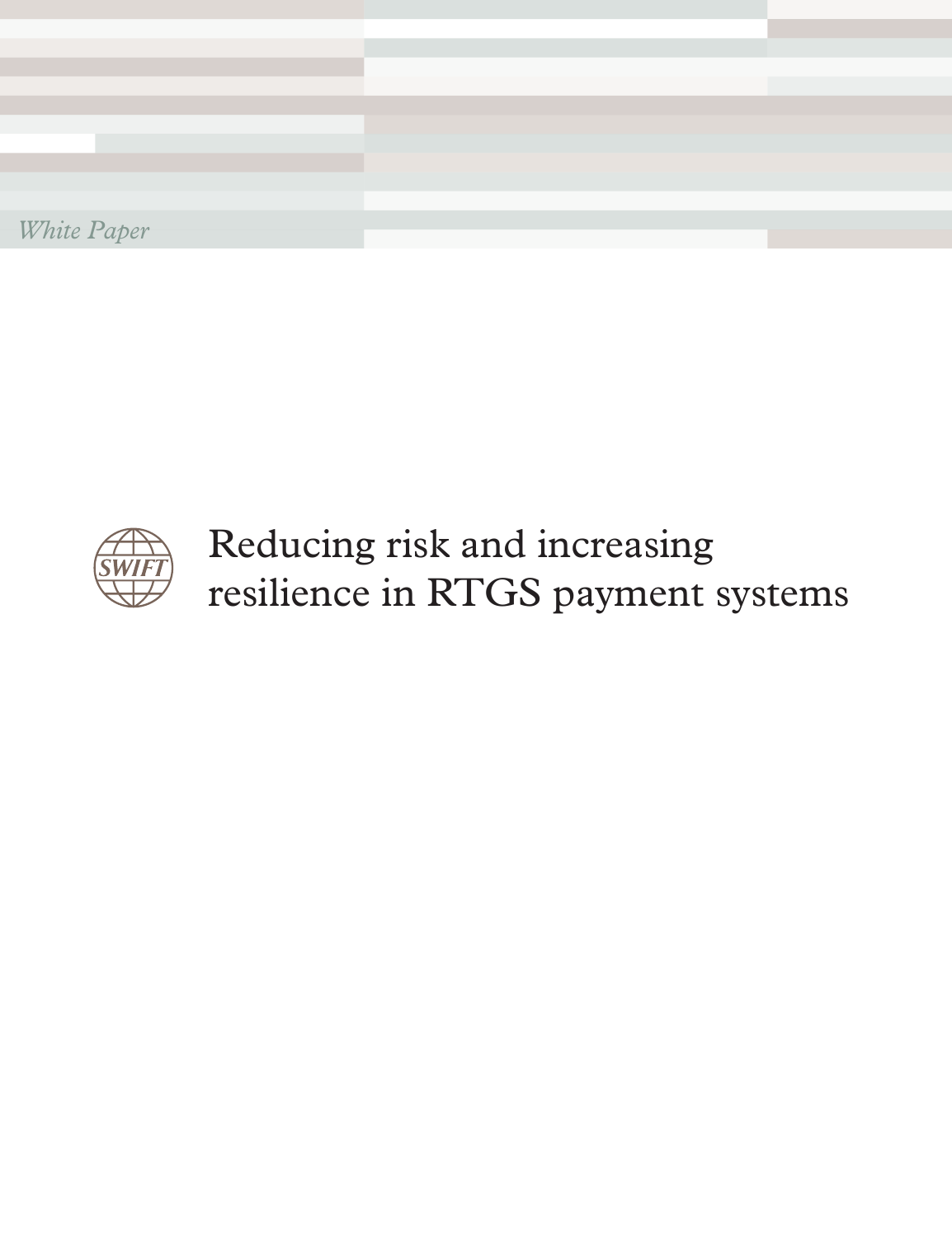# **Contents**

| <b>Summary</b>           |                                                              |                |  |  |
|--------------------------|--------------------------------------------------------------|----------------|--|--|
| 1. Why RTGS matters<br>4 |                                                              |                |  |  |
| 1.1                      | The benefits of RTGS                                         | $\overline{4}$ |  |  |
| 1.2                      | What is an RTGS?                                             | $\overline{4}$ |  |  |
| 1.3                      | How RTGS reduces credit risk                                 | $\overline{5}$ |  |  |
| 1.4                      | The spread of RTGS systems around the world                  | 6              |  |  |
| 1.5                      | The systemic importance of RTGS                              | 6              |  |  |
|                          | 2. Regulatory pressure for resilient RTGS systems            | 8              |  |  |
| 2.1                      | Threats to RTGS systems                                      | 8              |  |  |
| 2.2                      | The consequences of RTGS failure                             | $\overline{Q}$ |  |  |
| 2.3                      | RTGS operators are seeking greater resiliency                | 9              |  |  |
| 2.4                      | Regulators demand greater resiliency in all payment systems  | 9              |  |  |
| 2.5                      | The cost of building a resilient system                      | $\mathbf Q$    |  |  |
|                          | 3. Best practices in RTGS resiliency planning                | 12             |  |  |
| 3.1                      | A second operational site                                    | 12             |  |  |
| 3.2                      | Reversion to bi-lateral arrangements                         | 12             |  |  |
| 3.3                      | A third operational site                                     | 12             |  |  |
| 3.4                      | The need for speed in resuming an RTGS service               | 12             |  |  |
| 3.5                      | Capturing balances and transactions at the point of failure  | 13             |  |  |
| 3.6                      | Coverage of existing business during the recovery period     | 13             |  |  |
| 3.7                      | Necessity of minimal impact on the users                     | 13             |  |  |
| 3.8                      | The value of diversity                                       | 13             |  |  |
| 3.9                      | Independent data storage                                     | 14             |  |  |
| 3.10                     | Pooling resources                                            | 14             |  |  |
|                          | 4. The solution                                              | 15             |  |  |
| 4.1                      | The lack of contingency solutions that meet best practices   | 15             |  |  |
| 4.2                      | How SWIFT can help                                           | 15             |  |  |
| 4.3                      | What is the Market Infrastructure Resiliency Service (MIRS)? | 15             |  |  |
| 4.4                      | The principal benefits of MIRS                               | 16             |  |  |
| 4.5                      | RTGS operators are always in control of MIRS                 | 16             |  |  |
| 4.6                      | MIRS can be activated quickly                                | 17             |  |  |
|                          | <b>MIRS operational modes</b>                                | 18             |  |  |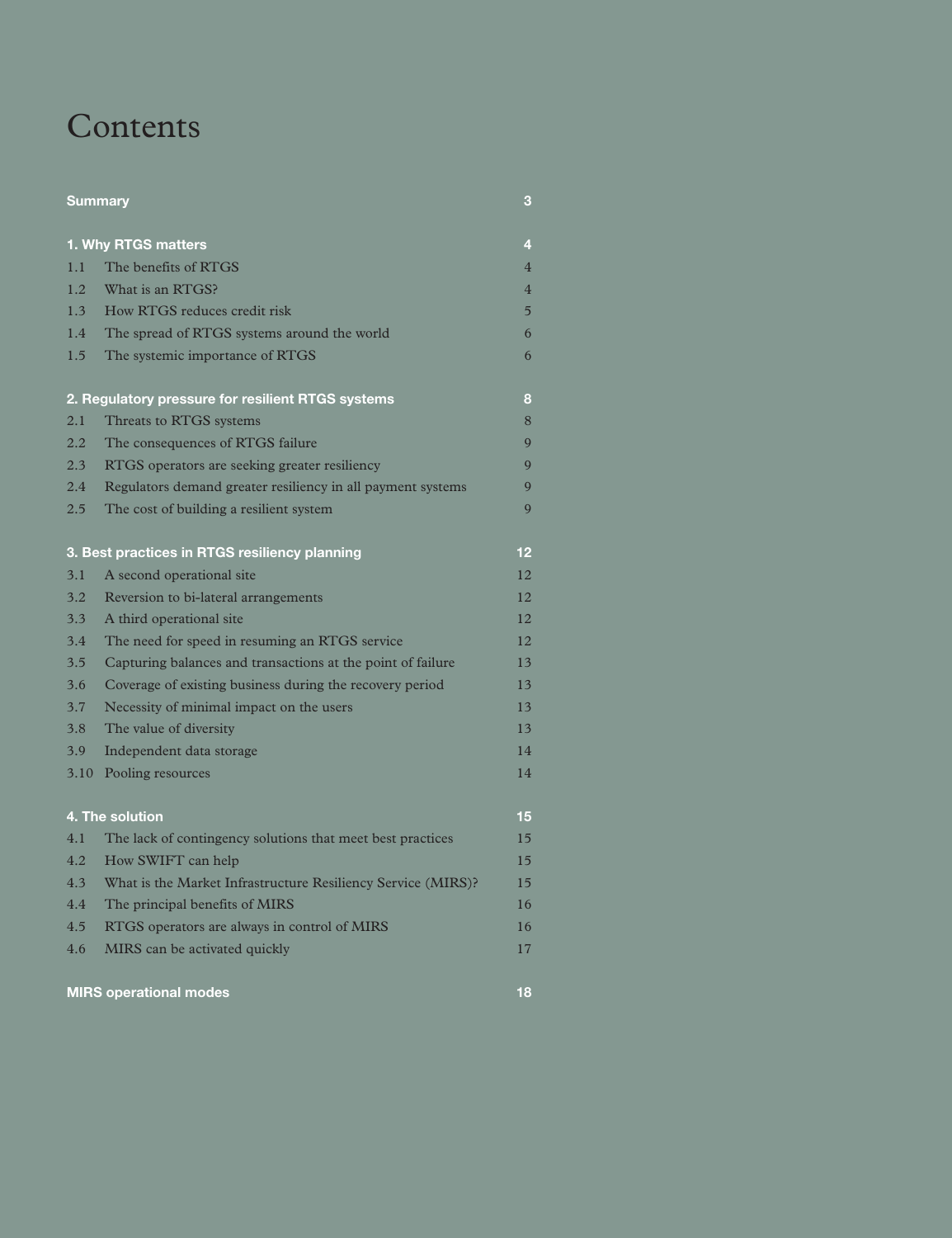# Summary

## Why RTGS matters

Real time gross settlement (RTGS) reduces counterparty credit risk in payments by settling transactions gross, one by one in real time, instead of netting payments between counterparties and settling the net amount either at the end of the business day, or at regular intervals throughout the business day. RTGS is provided, primarily for high value payments (HVPs), by RTGS systems operated mainly by central banks. Payments are still netted by automated clearing houses (ACHs), primarily for low value payments (LVP), but even ACHs settle net payments in the RTGS system. Through services provided to custodian banks by central securities depositories (CSDs), the securities markets also rely on RTGS systems to provide final, irrevocable settlement in central bank money of the cash leg of securities transactions. Because they are vital to cash and securities settlements, and also play a vital role in the implementation of monetary policy, RTGS systems are systemically important.

#### Regulatory pressure for resilient RTGS systems

Because RTGS systems are systemically important, the central banks which operate them must ensure that they are resilient enough to withstand a variety of threats to their security and integrity. These include natural disasters, loss of essential services, data corruption, cyber-attacks, unavailability of staff, component malfunction, terrorism and war. The 24 principles for financial market infrastructures published in April 2012 by the Committee on Payment and Settlement Systems (CPSS) and the Technical Committee of the International Organisation of Securities Commissions (IOSCO) emphasise not only final settlement in central bank money, in real time, as the global standard, but also the need for operational contingency plans that guarantee continuity of service through both catastrophic and marginal disruptions.

# Best practices in RTGS resiliency planning

Uninterrupted provision of RTGS services requires a high degree of resilience. In major markets, every RTGS system is supported by a complete back-up site, mostly run on so-called "hot-standby mode" enabling it to capture transaction information continuously, and so take over functions immediately in the event the primary site is disabled. A second site is nevertheless vulnerable, particularly if it operates on the same technology as the primary site.

RTGS Resiliency Approach



For this reason, some RTGS operators have built a third site, but this is an expensive option because it delivers additional resilience only if it is operated by separate staff on different technology in a remote location. At present, an alternative in the event of the loss of the secondary as well as the primary site is reversion to bilateral settlement between counterparties. This entails a mix of manual and automated processing, restricting the volume of payments that can be processed, and reintroducing a degree of credit risk. There is also no means of capturing the balance of payments made and pending at the point of failure of the primary and secondary sites, leading to disputes between counterparties.

The characteristics of a truly effective resiliency plan therefore include affordability; a rapid cut-over to the new service; a geographically remote facility; reduced reliance on local staff; technical diversity; independent data storage; sufficient capacity to support existing volumes of business; minimal impact on users; the availability of the service throughout the period of disruption; and, most importantly of all, the ability to capture a clear view of the intra-day balances at the point of failure, or to recreate it rapidly once the primary and secondary sites have failed.

# The solution

For the last five years, SWIFT has worked with a group of seven central banks to design a shared RTGS system back-up service which meets best practices, including the tests of affordability, capacity, rapid implementation, minimal impact on users, geographical remoteness and technical diversity. Called the Market Infrastructure Resiliency Service (MIRS), it makes use of SWIFT technical platforms, storage facilities and messaging formats to capture transaction balances continuously, and so guarantee the ability for the operator to open the MIRS back-up service to the RTGS participants within no more than 2½ hours by providing a clear view of the settlement position at the point of failure of the primary and secondary sites. The service is easy to use and can operate for as long as a disruption persists, whether this is a matter of days, weeks or months.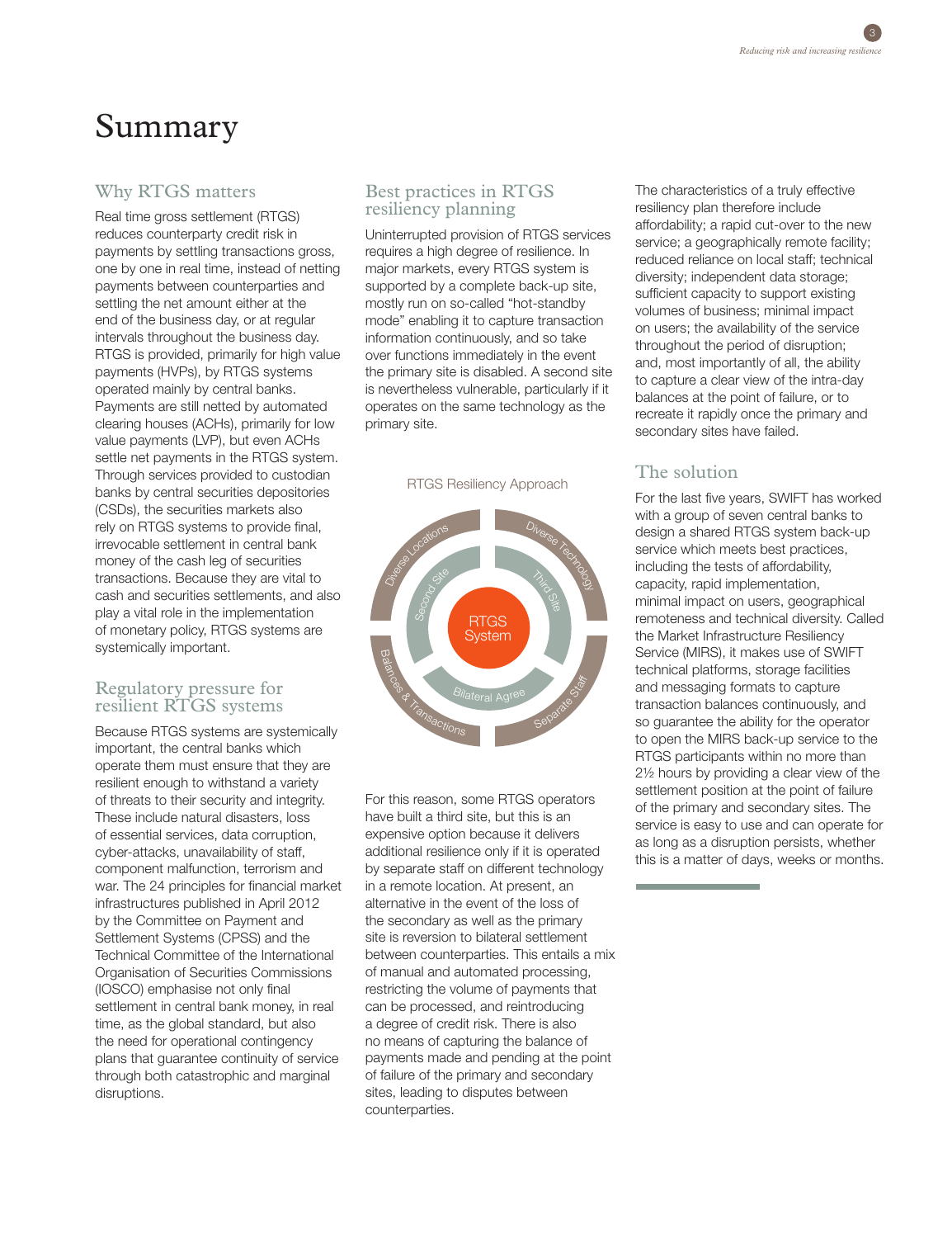# 1. Why RTGS matters

# 1.1 The benefits of RTGS

Real Time Gross Settlement (RTGS) is a clumsy term for a crucial process in the financial markets. This is the reduction of counterparty credit risk by the delivery of cash or the delivery of securities in exchange for cash, instantaneously and without the netting of the obligations outstanding between the parties.

Since the 1980s, the central banks which operate payment market infrastructures (PMIs)<sup>1</sup> around the world have gradually adopted RTGS for the settlement of high value payments (HVP). Their private sector equivalents which settle low value payments (LVP) are also gravitating towards RTGS.

In RTGS settlement, credit risk is reduced because cash is transferred between banks continuously in real time, transaction by transaction. Every payment is settled finally and irrevocably in central bank money, obviating the need to settle obligations between banks in batches on a net basis.

# 1.2 What is an RTGS?

The role of a PMI is to provide predictable and secure multilateral payment services to banks and their corporate and retail clients, usually within a single country, but sometimes across several countries within a region. They tend to divide into two broad groups. The first are HVP systems, which settle a relatively low volume of high value and high priority payments. The second are LVP systems, which are also known as Retail Payment Systems (RPS), because they net relatively high volumes of low value and low priority payments.

There is a further distinction to be made between HVP systems. Not all HVP systems settle on a gross basis in real time (RTGS). Some settle on a net basis, in which case they are technically described as High Value Payment Deferred Net Settlement (HVP DNS) systems. This is because settlement of transactions does not take place instantaneously but is instead deferred until transactions can be aggregated into batches, and the sums owed by one bank to another netted into a single net payment, made either at the end of the business day or at regular intervals throughout the business day. The net settlement typically takes place in central bank money at the RTGS.

LVP or RPS systems tend to net transactions in a fashion comparable with HVP DNS systems. Operated mainly by automated clearing houses (ACHs), they aggregate and net transactions between banks, and then settle net amounts between banks in central bank money at the RTGS either in a single payment at the end of the business day or in multiple payments made at regular intervals throughout the day.

Although a variety of net settlement systems persist, more than half the PMIs in the world are now RTGS, and even net settlement systems ultimately settle in RTGS (see Chart 1).

It follows that RTGS systems are crucial to the settlement of both HVP, LVP and CSD transactions. In fact, the purpose of every RTGS is to provide final, irrevocable settlement of transactions in a specific



Chart 1: PMI systems in the world today

currency, usually through the transfer of the reserves held by banks at the central bank. They act on payment instructions, and settle transaction by simultaneously debiting the account of the paying bank and crediting the account of the receiving bank.

Reserves are a vital tool of monetary policy. They are the cash balances that banks are required to hold at central banks, both to limit the ability of banks to lend deposits without limit, and to guarantee the stability of the financial system by ensuring banks can always settle their obligations to each other. This makes RTGS an essential tool for every central bank in managing the stability of the financial system, because it is a means by which it can inject and withdraw liquidity (see Chart 2).





<sup>1)</sup> Payment market infrastructures (PMI) is a Financial Market Infrastructures (FMI) - defined by the Committee on Payment and Settlement Systems (CPSS) and Technical Committee of the International Organisation of Securities Commissions (IOSCO), Principles for Financial Market Infrastructures, Bank for International Settlements, April 2012 - that operates a payment system, which is a set of instruments, procedures, and rules for the transfer of funds between or among participants; A payment system is generally categorised as either a retail payment system (RPS) or a high-value payment system (HVPS).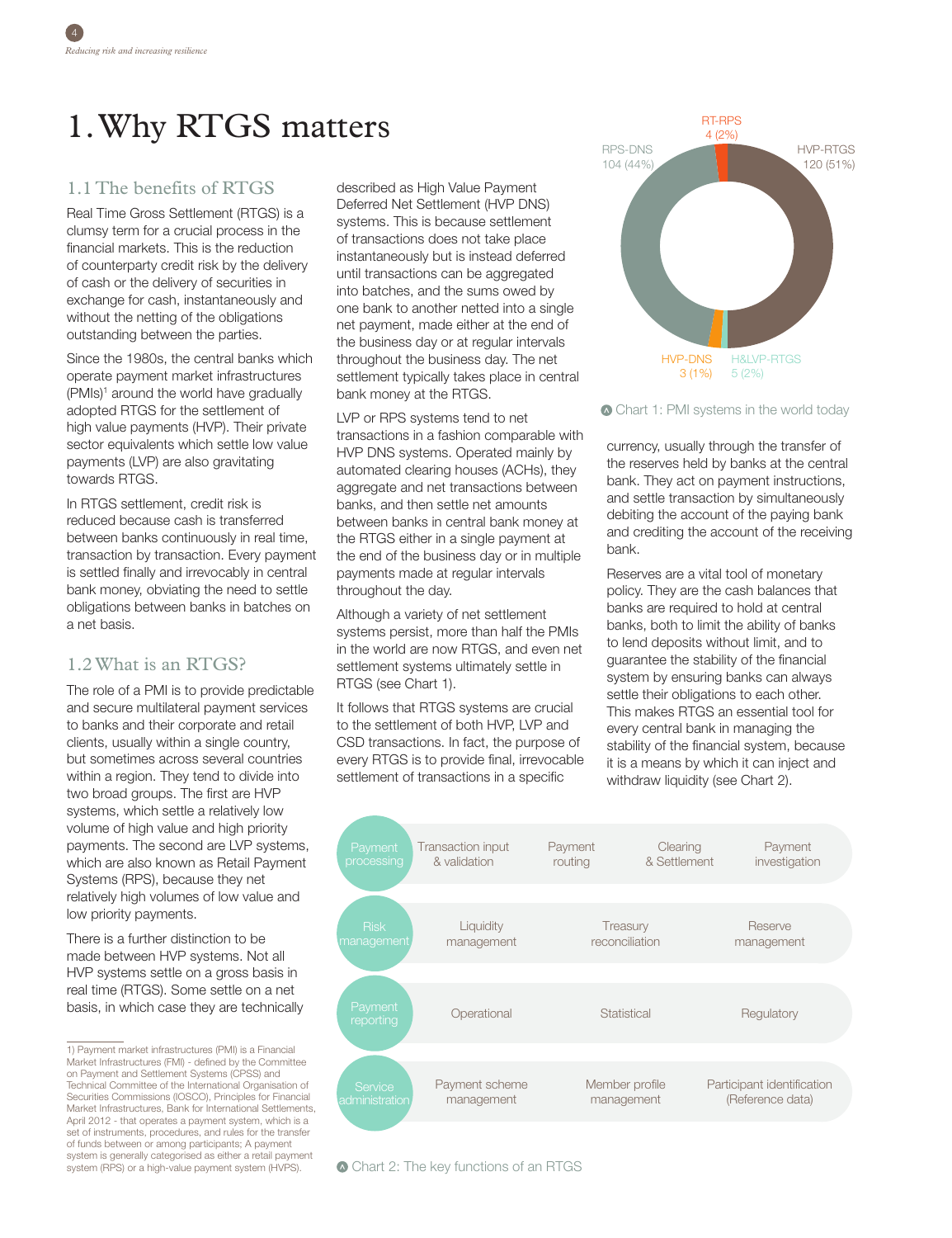#### 1.3 How RTGS reduces credit risk

RTGS is now regarded by central banks as essential to the reduction of counterparty credit risk. According to the International Bank for Reconstruction and Development (IBRD, or World Bank) the volume of payments settled by major RTGS systems doubled between 2006 and 2009, while the average value of RTGS payments increased by two fifths.

The official preference for settlement finality in central bank money was recently reinforced by the Committee on Payment and Settlement Systems (CPSS) and the Technical Committee of the International Organisation of Securities Commissions (IOSCO). In April 2012, they published 24 Principles for financial market infrastructures.2 Principles 8 and 9 set final settlement in central bank money, in real time, as the global standard.

An HVP represents a significant credit risk if one party defaults. By guaranteeing final and irrevocable settlement at the central bank, RTGS mitigates this risk. By settling payments between multiple banks, it also eliminates the need for banks to settle transactions bilaterally. Banks are the principal users of RTGS, and most connect directly, though smaller banks often connect indirectly through a larger bank.

But the benefits of credit risk mitigation through RTGS are not restricted to banks. They extend to all participants in financial markets, whether they are active in the money or securities markets, and whether they are linked to the RTGS system directly or indirectly (see Chart 3).

Retail ACHs, which net large volumes of LVP before initiating a single high value net settlement payment in an RTGS system, have increased the frequency at which they settle from once to multiple times a day. In the most advanced cases, payments are taking place every 15 minutes or so, and the market trend is to increase the frequency still further.

The central securities depositories (CSDs) that deliver securities against payment use RTGS systems to settle the cash leg of transactions.





Chart 3: How RTGS benefits all market participants

2) Committee on Payment and Settlement Systems (CPSS) and Technical Committee of the International Organisation of Securities Commissions (IOSCO), Principles for Financial Market Infrastructures, Bank for International Settlements, April 2012.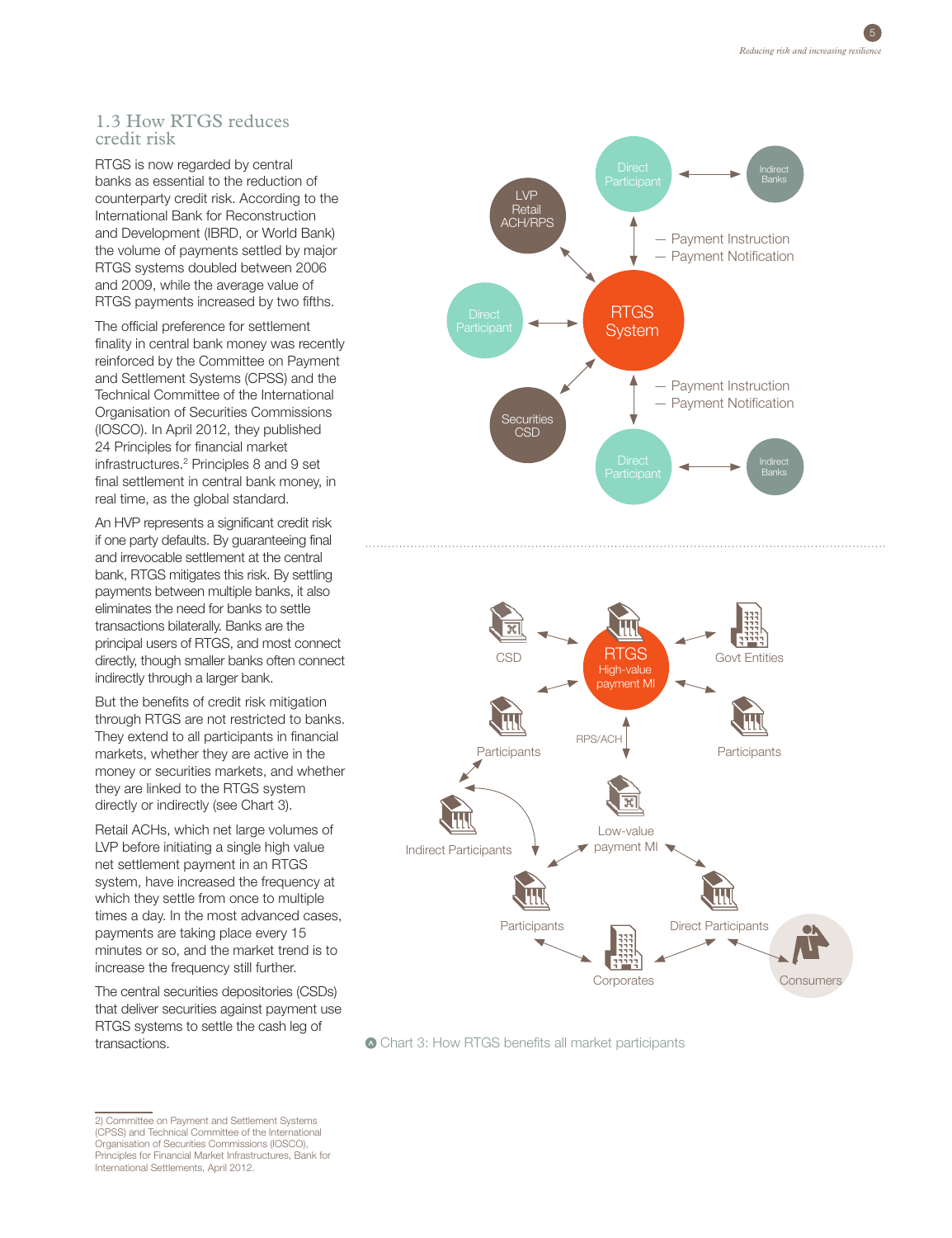They debit or credit the accounts at the central bank of custodian banks, which act on behalf of the broker-dealers and fund managers which buy and sell equity and fixed income securities in the markets. Cash payments driven by securities transactions are an increasingly important source of transactional activity in RTGS systems.

The connections between the securities markets and RTGS systems are further intensified by the fact that central bank money is available only against reserves or eligible collateral, such as cash or government securities. To clear and settle trades in central bank money, custodian banks must either use the cash balances they hold at the central bank for this purpose, or post high quality securities or cash to their account at the central bank. The ability to demand and accept cash and eligible collateral is a necessary function of any viable RTGS system.

# 1.4 The spread of RTGS systems around the world

Since they emerged in the late 1990s, RTGS systems have become the industry standard for settlement of high value payments. In 1985, only three countries in the world operated an RTGS system. By December 1999, when the Bank for International Settlements (BIS) published the first draft of what became the ten Core Principles for Systemically Important Payment Systems, the number had risen to 25 countries. After the publication of the final version of the Core Principles, the number of countries operating RTGS systems grew exponentially (see Chart 4).

In July 2000, the final version of the BIS Core Principles paper declared, "there has been extensive progress in payment system design in the course of the past ten years, notably in the development and widespread adoption of systems involving real-time gross settlement (RTGS), which can very effectively address the financial risks highlighted by the Core Principles".3

Today, the adoption of RTGS systems continues to grow, and has reached 124 systems supporting payments in 160 countries.4

"We had always thought that if you wanted to cripple the U.S. economy, you would take out the payment systems. Banks would be forced to fall back on inefficient physical transfer of money. Businesses would resort to barter and IOUs; the level of economic activity across the country would drop like a rock."

### Alan Greenspan, The Age of Turbulence, Penguin 2007.

The fact that more countries enjoy the benefits of an RTGS system than there are RTGS systems in existence reflects the fact that several RTGS systems are used by more than one country. Obvious examples include the TARGET2 system operated by the European Central Bank (ECB) in the euro-zone, the shared platform operated by the Banque Centrale des Etats de l'Afrique de l'Ouest (BCEAO) in west Africa, and the equivalent platform operated by the Banque des Etats de l'Afrique Centrale (BEAC) in central Africa.

### 1.5 The systemic importance of RTGS

The systemic importance of RTGS systems is hard to exaggerate. Any economy which seeks to secure and maintain the confidence of domestic and international investors requires the assurance that payments can always be made, even in the most extreme circumstances. Though RTGS systems are noticeably more important to developed economies and especially major financial centres (see Chart 5), the World Bank has identified the ability of an RTGS system to provide certainty of settlement without credit or liquidity risk as an essential component of the financial infrastructure of any successful economy.

On average, the value of transactions settled by twelve HVPS systems in a group of ten major markets in 2012 was more than 57 times annual national income (as measured by gross domestic product, or GDP).<sup>5</sup>

This ratio varies considerably between countries. In a number of large emerging economies (Brazil, Russia, India, China and South Africa), RTGS payments were in 2012 worth an average of just over 24 times GDP. The ratio was much higher in the STR system in Brazil (38 times) and in the HVP system in China (34 times).

As RTGS systems are adopted by more countries, their systemic importance is increasing. Cross-border transactions mean domestic RTGS systems are also becoming part of a global network of RTGS systems, which in turn links the capital market infrastructures of each country with the capital infrastructures of every country. Domestic PMIs, CSDs and banks are now all part of a complex international eco-system.

In some parts of the world, such as the European Union and west and central Africa, RTGS systems are now formally operating on a regional basis (see Table 1). Some of these regional systems operate from a single shared RTGS platform, while others link a number of separate RTGS platforms. In these regions, it is obvious that the failure of an RTGS system can no longer be confined to one country only. But the same is true of RTGS systems everywhere. They are systemically important, and on a global scale.

<sup>3)</sup> Committee on Payment and Settlement Systems, Core Principles for Systemically Important Payment Systems, Part 1 – The Core Principles, Report of the Task Force on Payment System Principles and Practices, Paragraph 1.6, page 2, Bank for International Settlements, July 2000. 4) 74 of 125 RTGS systems and 2 of 3 HVP-DNS use SWIFT messaging over the SWIFT network.

<sup>5)</sup> Value of payments processed as a proportion of GDP by the LVTS system in Australia, Canada, Japan, TARGET2 and EBA/EURO1 in the euro-zone, CHATS in the Hong Kong SAR, MEPS+(IFT) in Singapore, RIX in Sweden, SIC in Switzerland, CHAPS in the United Kingdom, and CHIPS and Fedwire in the United States. The data is taken from Bank for International Settlements, Committee on Payment and Settlement Systems, Statistics on payment, clearing and settlement systems in the CPSS countries, Figures for 2012, December 2013.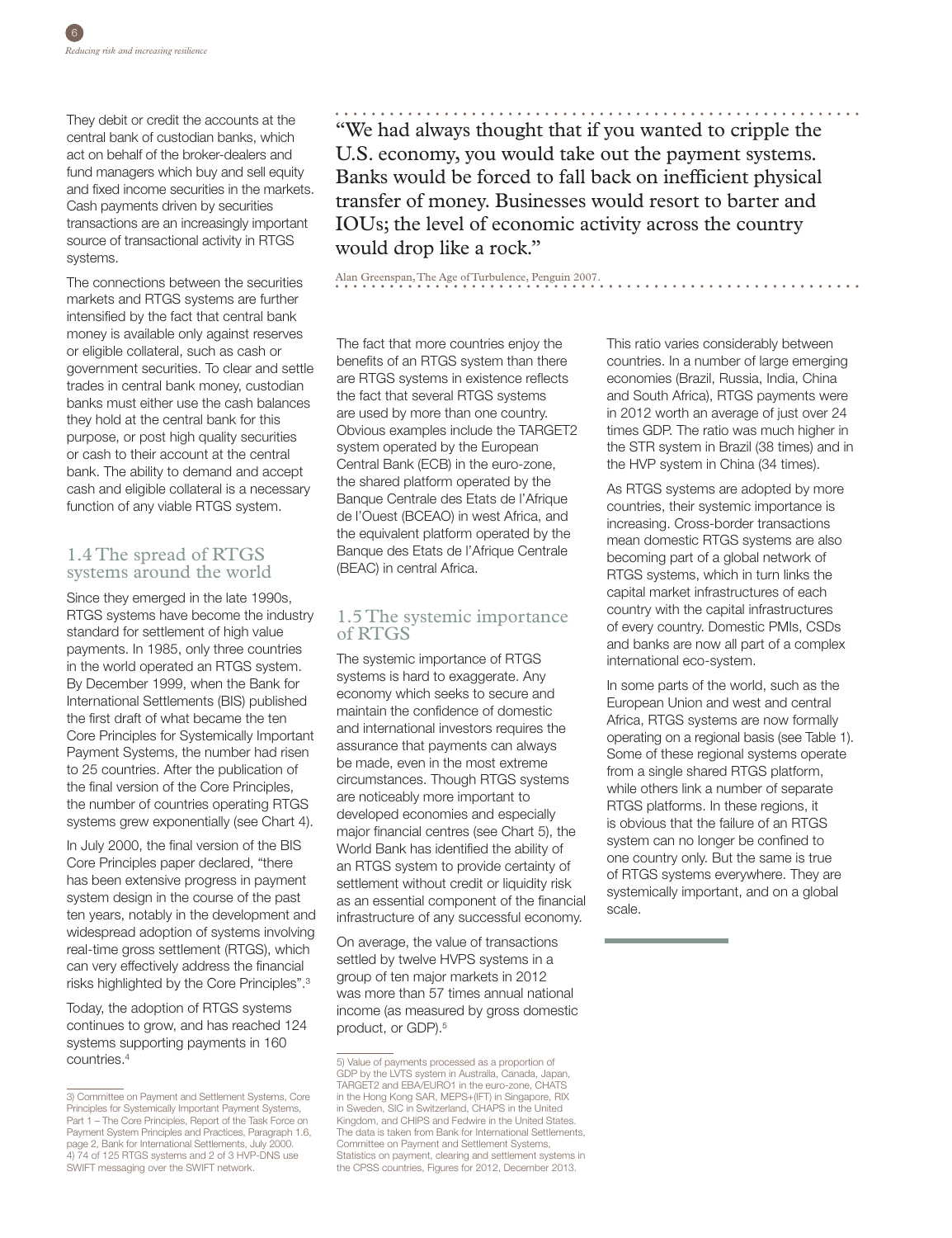





Chart 5: The value of payments processed by RTGS systems as a proportion of GDP. Bubble size is a multiplier of payment transaction value versus GDP. The value after the name of the country and the RTGS system pictures the number of times annual national income are settled by the RTGS over 2012. (Source: Bank for International Settlements, Committee on Payment and Settlement Systems, Statistics on payment, clearing and settlement systems in the CPSS countries, Figures for 2012, December 2013.)

| Name of initiative                                        | Model                  |  |
|-----------------------------------------------------------|------------------------|--|
| Association of South East Asian Nations (ASEAN)           | In discussion          |  |
| Banque Centrale des Etats de l'Afrique de l'Ouest (BCEAO) | Single shared platform |  |
| Banque des Etats de l'Afrique Centrale (BEAC)             | Single shared platform |  |
| Common Market for Eastern and Southern Africa (Comesa)    | Inter-linked systems   |  |
| Commonwealth of Independent States (CIS)                  | In discussion          |  |
| Consejo Monetario Centroamericano (CMCA)                  | Inter-linked systems   |  |
| East African Community (EAC)                              | Inter-linked systems   |  |
| Eastern Caribbean Central Bank (ECCB)                     | Single shared platform |  |
| Euro area (Eurozone)                                      | Single shared platform |  |
| Gulf Cooperation Council (GCC)                            | In discussion          |  |
| Southern African Development Community (SDAC)             | Single shared platform |  |
| West African Monetary Zone (WAMZ)                         | Inter-linked systems   |  |

Table 1: Regional RTGS systems (Source: SWIFT)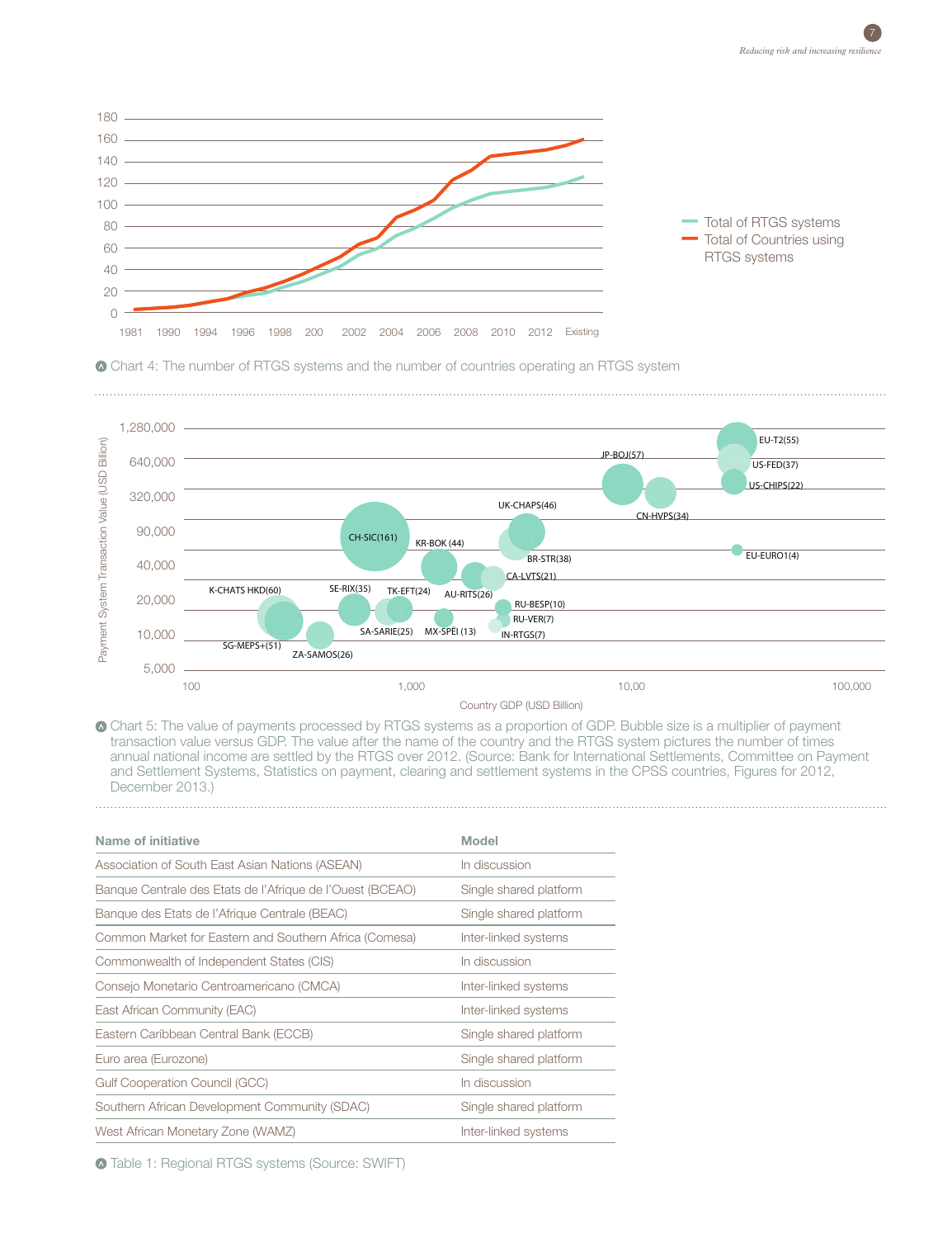# 2. Regulatory pressure for resilient RTGS systems

# 2.1 Threats to RTGS systems

As the systemic importance of RTGS systems has increased, so has the risk that their integrity and security will be compromised. Although none of the threats they face are entirely new – they include the familiar challenges of natural disasters, loss of essential services, data corruption, cyber-attacks, unavailability of staff, component malfunction, terrorism and war (see Chart 6) – their potential to disrupt vital payment services, and their probability of occurrence, have increased significantly in recent years.

Any infrastructure is vulnerable to natural disaster. But when the principal and back-up sites of a PMI are located in the same country or region, the impact of a major natural disaster, such as an earthquake or a flood that disrupts the power grid, or overwhelms the entire geographical area, means all the sites of the RTGS are likely to be out of operation.

Power grids, telecommunications networks and water supplies are all essential services, without which an RTGS system is unable to function. All of these services are vulnerable to disruption by extreme weather conditions, or terrorist attack, but these risks can be mitigated effectively through the provision of alternative sources of supply, or through geographic separation of facilities.

RTGS systems are vulnerable to the failure of technical components. Moreover, this risk is doubled if back-up facilities are based on the same technologies as primary and secondary sites – and almost all are.

The information stored and managed by an RTGS system is subject to data corruption. A malicious attack or an inadvertent error by maintenance staff can cause the corruption or loss of data, or even complete system failure. In addition, as a typical RTGS replicates its data across both its primary and secondary sites, the corruption of data at one site almost invariably leads to the corruption of data at the second site.

As an important part of the financial markets, RTGS systems are an obvious target of cyber-attacks. Deliberate attempts to steal information from RTGS systems, or to take control of their



#### Chart 6: Threats to RTGS systems

systems, are increasing in volume and complexity. They aim to exploit three vulnerabilities: confidentiality, integrity and availability. Attacks on confidentiality aim to steal valuable information. Those on integrity aim to penetrate the systems and alter information or processes without affecting the operation of the system at all. An attack on availability aims to achieve the more straightforward objective of causing the system to stop working. Cyber-attacks are now one of the threats posed by terrorist groups, which aim to intimidate governments or populations by shutting down a crucial national infrastructure.

The strategic profile of RTGS systems makes them ideal targets for attack by hostile third parties, as acts of terrorism or war, either as part of a concerted physical and digital assault, or as a less destructive means of coercing a government or population. In wartime, opposing forces have always fought to destroy or disable infrastructures that are vital to the ability of an enemy country to sustain military, industrial or civilian morale.

Like any organisation, RTGS systems rely on key staff to operate, so the loss or unavailability of employees is a potentially significant threat. Employees may be unable to reach the office because transport networks are down, or choose in difficult circumstances to stay with their families. The Federal Reserve, for example, concluded that the cardinal lesson of 9/11 was the need to disperse its staff and facilities geographically.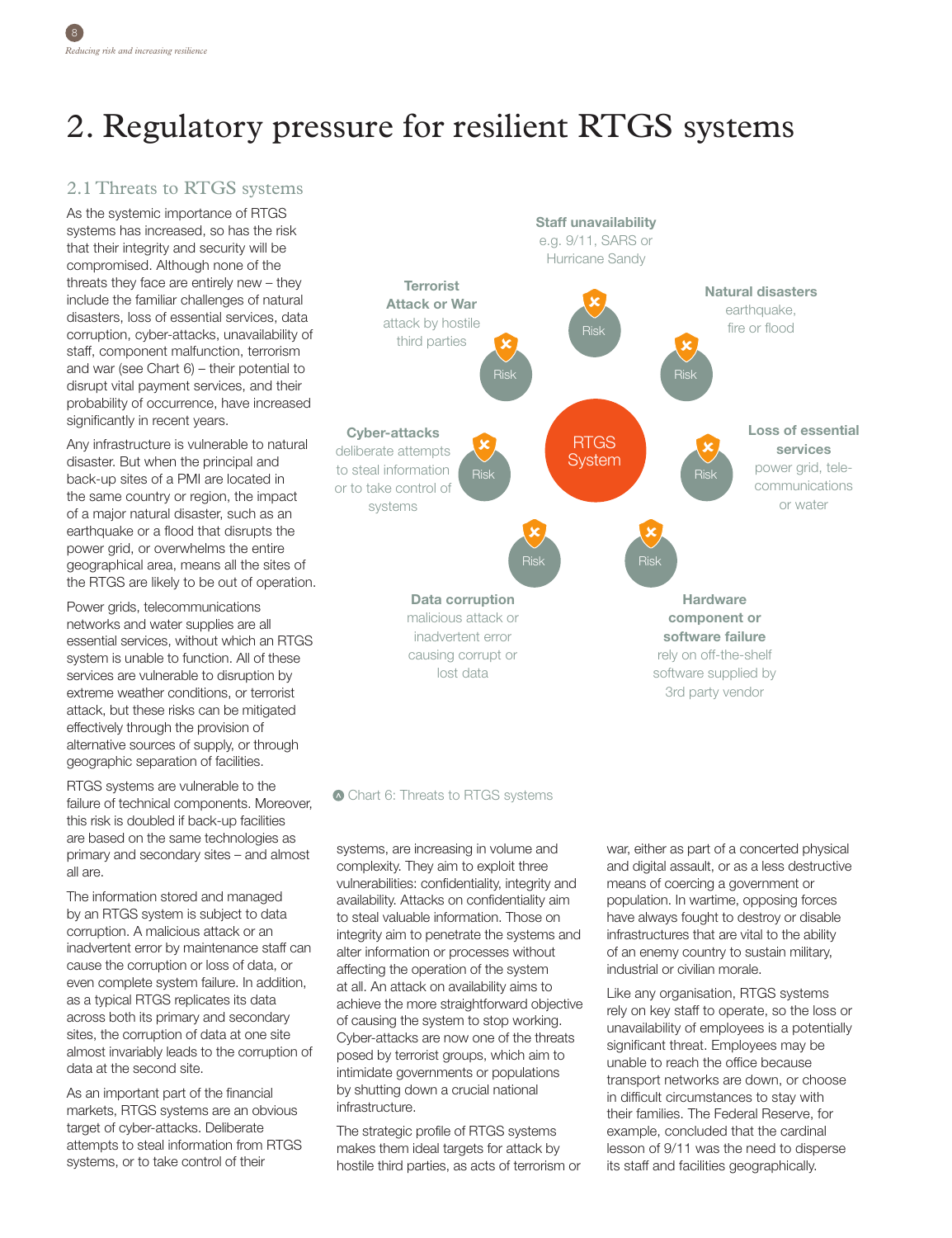Hurricane Sandy, in which the FedWire system operated faultlessly throughout, vindicated that investment.<sup>6</sup>

### 2.2 The consequences of RTGS failure

If any one of the threats to the security or integrity of an RTGS system is realised, the likelihood is that the ability to send and receive payments will be disrupted. In those circumstances, banks will have to continue to make payments bilaterally, and without having access to liquidity trapped in the disrupted RTGS system. If any bank does not have sufficient liquidity to meet its obligations, it will be forced to go into the market and borrow. In the middle of a crisis, the cost of borrowing is likely to be high and rising.

If a brief disruption to an RTGS system is costly, a prolonged failure would be catastrophic. When banks are unable to makes transfers, the commerce of entire economies slows down, and eventually halts. The money and securities markets, in which governments finance their expenditure, would also slow down and potentially dry up as the reintroduction of credit risk led to a loss of confidence. The equity markets would seize up. Confidence in the economic health of any country affected by the disruption of its RTGS system would evaporate, and its currency would likely collapse.

#### 2.3 RTGS operators are seeking greater resiliency

The damaging consequences of an RTGS system succumbing to any one of a range of plausible threats explains why an appetite for greater resiliency in RTGS systems has grown in tandem with their growing criticality as the guarantor of settlement finality. Resiliency is not the same thing as resilience, which means no more than the ability to recover rapidly from a setback. Resiliency means the ability to continue to operate even if a system has failed completely, by switching activity to a separate system or process or to a collection of separate systems and processes.

Building resiliency of this kind is primarily an objective of the central banks. This is because the overwhelming majority of RTGS platforms settling HVPs are

6) Richard P. Dzina, wholesale product office, Federal Reserve, quoted in "Failure not an option," in MI Forum magazine, Sibos Dubai, 2013, page 18.

| Operator                        | Number of HVP RTGS systems |  |  |
|---------------------------------|----------------------------|--|--|
| Central banks                   | 125                        |  |  |
| Association of commercial banks |                            |  |  |

 $\bullet$  Table 2: Operators of HVPS systems (Source: SWIFT)

operated by central banks (see Table 2). Understandably, they therefore have the greatest incentive to avoid the potentially catastrophic effects of the failure of an RTGS system, and to contain the consequence of an incident when it occurs. As it happens, several RTGS systems have experienced failure already. However, only the major instances have reached the public domain, and then only because an outage proved impossible to conceal.

#### 2.4 Regulators demand greater resiliency in all payment systems

As operators of RTGS systems, central banks need no further encouragement to improve the resiliency of the payments infrastructure. However, they and the securities market regulators are also encouraging bank-owned market infrastructures, such as the ACHs, to increase their resiliency. The 24 CPSS-IOSCO principles published in April 2012, drawn up by the international co-ordinating bodies of the central banks and the securities markets regulators, are a set of best practice recommendations that span both payments and securities market infrastructures. CPSS-IOSCO expects them to be implemented at the domestic level.

The fact that many of the CPSS-IOSCO Principles address some aspect of settlement is an indication of the importance international regulatory bodies now attach to the achievement of settlement finality in central bank money as promptly as possible. Indeed, the Principles are based on the assumption that final and irrevocable settlement of transactions in real time and in central bank money will become ever more widely available, including through ACHs, CSDs as well as RTGS systems.

The corollary of that ambition is the emphasis in the Principles on greater resiliency. Principle 17 (see Table 3) sets the highest standards for FMI's in terms of security, operational reliability, scalability and business continuity, including rapid recovery of service in the event of disruption. Indeed, Principle 17 recommends that any disruption last no more than two hours, and that normal service should be resumed before the end of the business day on which the disruption occurs, even in the case of a catastrophic situation that impacts the primary operational sites of the FMI.

The pressure is therefore on FMI's, which includes PMIs operating RTGS styem, to improve their contingency arrangements in order to ensure business continuity. To satisfy the detailed demands of Principle 17, an operational contingency plan must deliver continuity of service through the most improbable of catastrophic events (called extreme circumstances in the Principle 17) as well as marginal or critical failures (called disruptive events in the Principle 17).

## 2.5 The cost of building a resilient system

The necessary degree of resilience will not be purchased cheaply. RTGS systems are expensive to develop in the first place, because they have to be impregnable, though the price is rarely unaffordable. It is the cost of making the RTGS system sufficiently resilient enough to withstand technical failure, natural disasters, loss of essential services such as electricity, terrorist attacks, sabotage, data corruption and cyber-attacks that adds substantial costs. At present, these are inhibiting the construction by RTGS systems of operational contingency and disaster recovery plans sufficiently credible to satisfy the standard set by Principle 17 of the CPSS-IOSCO Principles.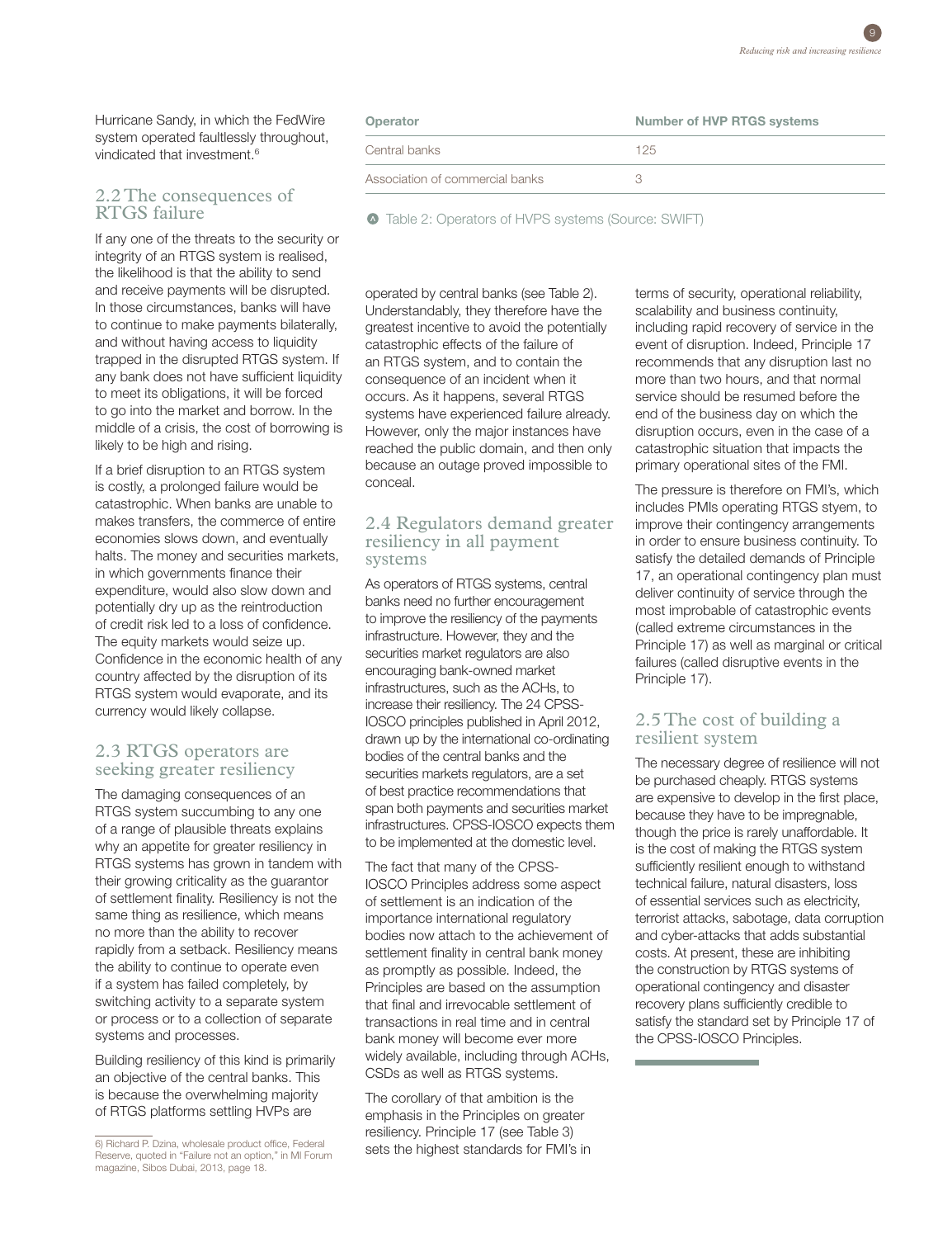# A comparison of the 2000 CPSS and 2012 CPSS-IOSCO principles for payment systems

10 core principles for payments systems only, finalised by CPSS in July 2000

Relevant principles from 24 applied to all financial market infrastructures (FMIs) by CPSS-IOSCO in April 2012

The system should have a well-founded legal basis under all relevant jurisdictions.

The system's rules and procedures should enable participants to have a clear understanding of the system's impact on each of the financial risks they incur through participation in it.

The system should have clearly defined procedures for the management of credit risks and liquidity risks, which specify the respective responsibilities of the system operator and the participants and which provide appropriate incentives to manage and contain those risks.

- **Principle 1:** Legal basis: An FMI should have a well-founded, clear, transparent, and enforceable legal basis for each material aspect of its activities in all relevant jurisdictions.
- **Principle 3:** Framework for the comprehensive management of risks: An FMI should have a sound risk-management framework for comprehensively managing legal, credit, liquidity, operational, and other risks.
- **Principle 23:** Disclosure of rules, key procedures, and market data: An FMI should have clear and comprehensive rules and procedures and should provide sufficient information to enable participants to have an accurate understanding of the risks, fees, and other material costs they incur by participating in the FMI. All relevant rules and key procedures should be publicly disclosed.
- **Principle 4:** Credit risk: An FMI should effectively measure, monitor, and manage its credit exposures to participants and those arising from its payment, clearing, and settlement processes.
- **Principle 5:** An FMI that requires collateral to manage its or its participants' credit exposure should accept collateral with low credit, liquidity, and market risks. An FMI should also set and enforce appropriately conservative haircuts and concentration limits.
- **Principle 7:** Liquidity risk: An FMI should effectively measure, monitor, and manage its liquidity risk. An FMI should maintain sufficient liquid resources in all relevant currencies to effect same-day and, where appropriate, intraday and multiday settlement of payment obligations with a high degree of confidence under a wide range of potential stress scenarios

The system should provide prompt final settlement on the day of value, preferably during the day and at a minimum at the end of the day.

- **Principle 8:** Settlement finality: An FMI should provide clear and certain final settlement, at a minimum by the end of the value date. Where necessary or preferable, an FMI should provide final settlement intraday or in real time.
- **Principle 9:** Money settlements: An FMI should conduct its money settlements in central bank money where practical and available. If central bank money is not used, an FMI should minimise and strictly control the credit and liquidity risk arising from the use of commercial bank money.
- **Principle 10:** Physical deliveries: An FMI should clearly state its obligations with respect to the delivery of physical instruments or commodities and should identify, monitor, and manage the risks associated with such physical deliveries.
- **Principle 12:** Exchange-of-value settlement systems: If an FMI settles transactions that involve the settlement of two linked obligations (for example, securities or foreign exchange transactions), it should eliminate principal risk by conditioning the final settlement of one obligation upon the final settlement of the other.
- **Principle 20:** FMI links: An FMI that establishes a link with one or more FMIs should identify, monitor, and manage link-related risks.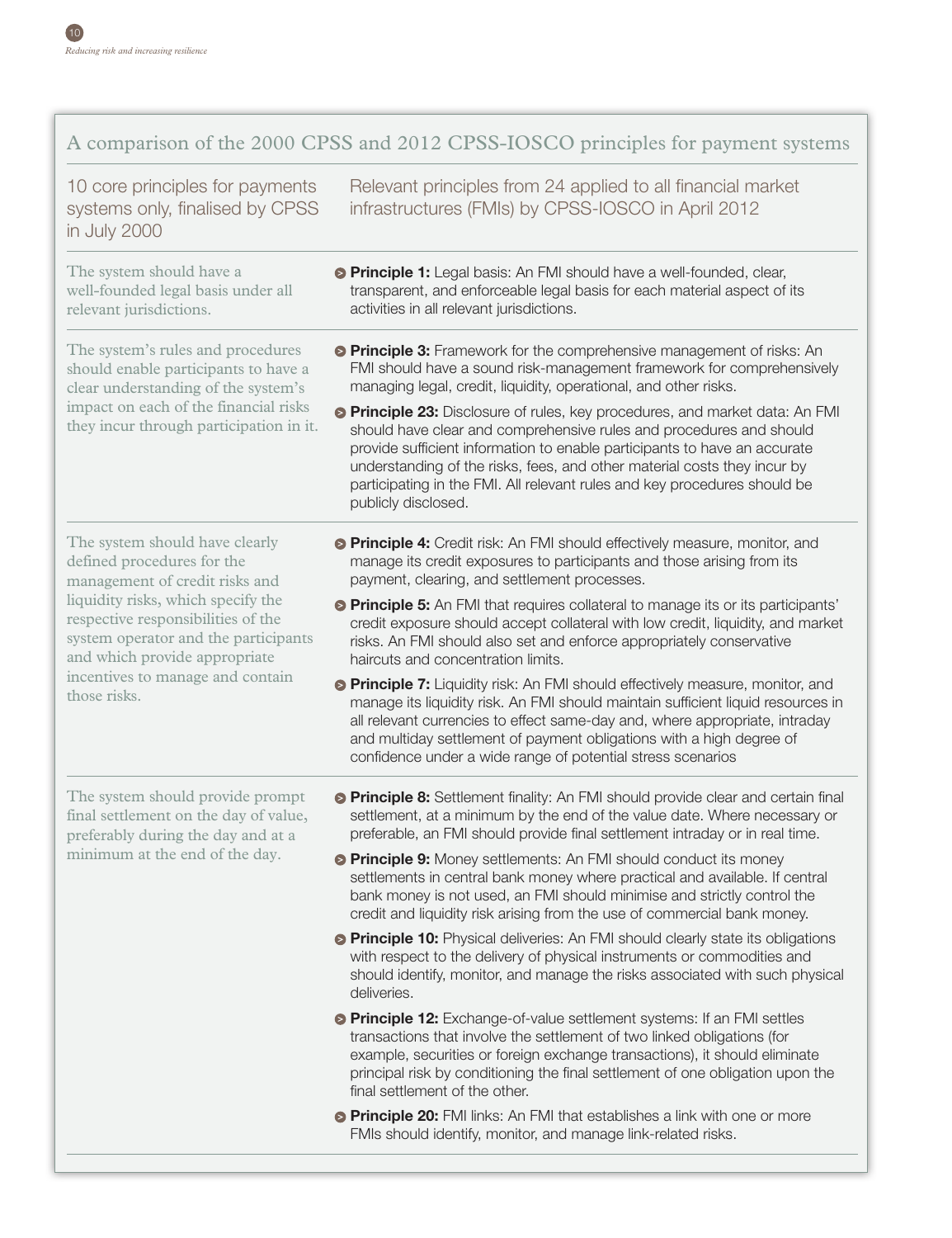| <b>Principle 13:</b> Participant-default rules and procedures: An FMI should have<br>effective and clearly defined rules and procedures to manage a participant<br>default. These rules and procedures should be designed to ensure that the<br>FMI can take timely action to contain losses and liquidity pressures and<br>continue to meet its obligations.                                                                                                                                                                                                                                                                                                                                                                                                                                                                                                                                                  |  |  |
|----------------------------------------------------------------------------------------------------------------------------------------------------------------------------------------------------------------------------------------------------------------------------------------------------------------------------------------------------------------------------------------------------------------------------------------------------------------------------------------------------------------------------------------------------------------------------------------------------------------------------------------------------------------------------------------------------------------------------------------------------------------------------------------------------------------------------------------------------------------------------------------------------------------|--|--|
| <b>Principle 15:</b> General business risk: An FMI should identify, monitor, and<br>manage its general business risk and hold sufficient liquid net assets funded<br>by equity to cover potential general business losses so that it can continue<br>operations and services as a going concern if those losses materialise.<br>Further, liquid net assets should at all times be sufficient to ensure a<br>recovery or orderly wind-down of critical operations and services.                                                                                                                                                                                                                                                                                                                                                                                                                                 |  |  |
| <b>Principle 16:</b> Custody and investment risks: An FMI should safeguard its<br>own and its participants' assets and minimise the risk of loss on and delay<br>in access to these assets. An FMI's investments should be in instruments<br>with minimal credit, market, and liquidity risks.                                                                                                                                                                                                                                                                                                                                                                                                                                                                                                                                                                                                                 |  |  |
| <b>Principle 17:</b> Operational risk: An FMI should identify the plausible sources<br>of operational risk, both internal and external, and mitigate their impact<br>through the use of appropriate systems, policies, procedures, and controls.<br>Systems should be designed to ensure a high degree of security and<br>operational reliability and should have adequate, scalable capacity. Business<br>continuity management should aim for timely recovery of operations and<br>fulfilment of the FMI's obligations, including in the event of a wide-scale or<br>major disruption. An FMI should aim to be able to resume operations within<br>two hours following disruptive events; however, backup systems ideally<br>should commence processing immediately. The plan should be designed to<br>enable the FMI to complete settlement by the end of the day even in case of<br>extreme circumstances. |  |  |
| <b>Principle 22:</b> Communication procedures and standards: An FMI should<br>use, or at a minimum accommodate, relevant internationally accepted<br>communication procedures and standards in order to facilitate efficient<br>payment, clearing, settlement, and recording.                                                                                                                                                                                                                                                                                                                                                                                                                                                                                                                                                                                                                                  |  |  |
| <b>• Principle 18:</b> Access and participation requirements: An FMI should have<br>objective, risk-based, and publicly disclosed criteria for participation, which<br>permit fair and open access.                                                                                                                                                                                                                                                                                                                                                                                                                                                                                                                                                                                                                                                                                                            |  |  |
| <b>• Principle 19:</b> Tiered participation arrangements: An FMI should identify,<br>monitor, and manage the material risks to the FMI arising from tiered<br>participation arrangements.                                                                                                                                                                                                                                                                                                                                                                                                                                                                                                                                                                                                                                                                                                                      |  |  |
| <b>Principle 2:</b> Governance: An FMI should have governance arrangements<br>that are clear and transparent, promote the safety and efficiency of the FMI,<br>and support the stability of the broader financial system, other relevant<br>public interest considerations, and the objectives of relevant stakeholders.                                                                                                                                                                                                                                                                                                                                                                                                                                                                                                                                                                                       |  |  |
|                                                                                                                                                                                                                                                                                                                                                                                                                                                                                                                                                                                                                                                                                                                                                                                                                                                                                                                |  |  |

Table 3: Source: Committee on Payment and Settlement Systems, Core Principles for Systemically Important Payment Systems, Bank for International Settlements, July 2000, and Committee on Payment and Settlement Systems (CPSS) and Technical Committee of the International Organisation of Securities Commissions (IOSCO), Principles for Financial Market Infrastructures, Bank for International Settlements, April 2012.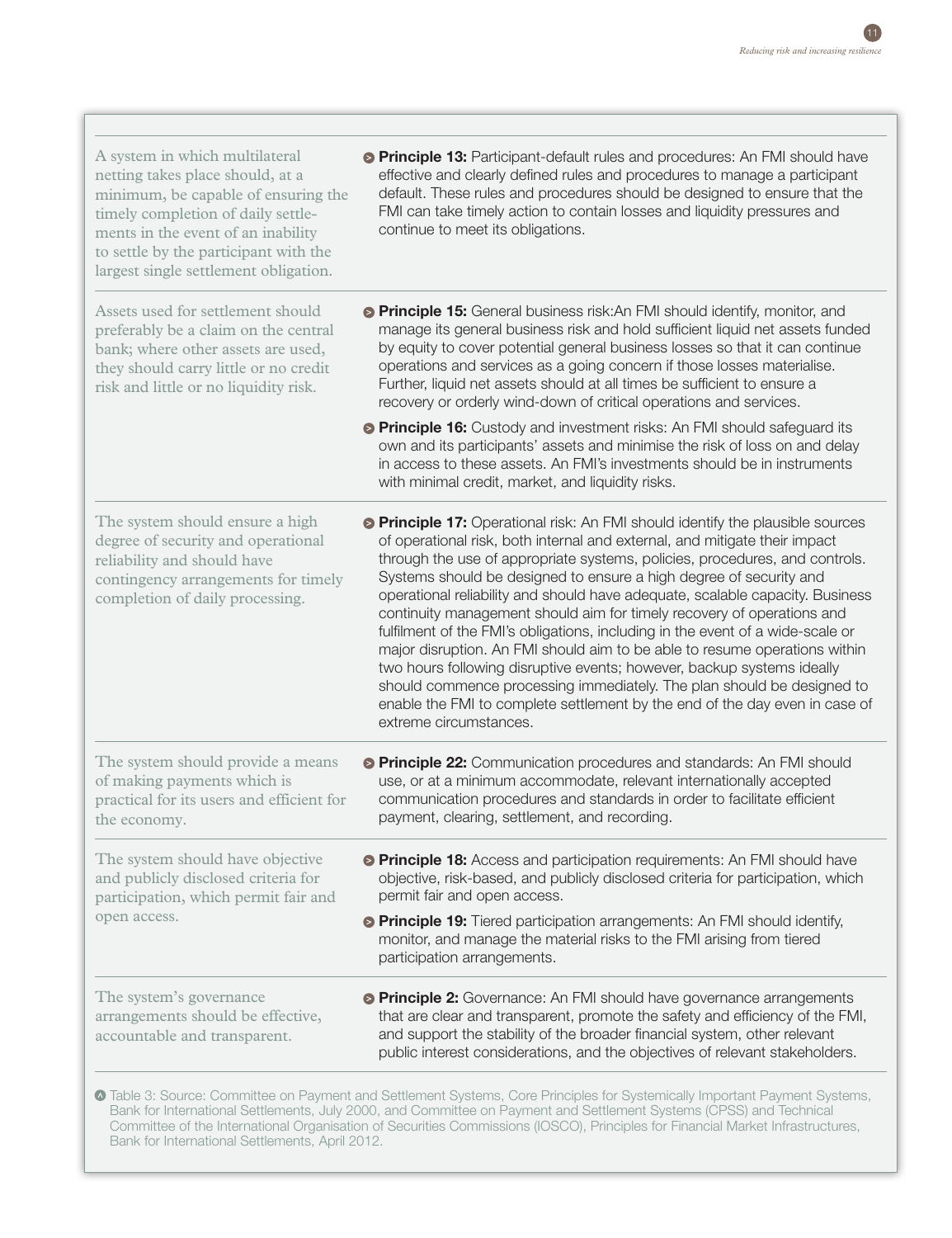# 3. Best practices in RTGS resiliency planning

# 3.1 A second operational site

Continuous availability of real-time payment services requires a high degree of resiliency. The first step towards achieving it is to build a complete facsimile of the primary RTGS platform at a different location. This covers the risk that the primary RTGS site fails. It is a sufficiently unavoidable measure to ensure that RTGS systems in all major financial markets are now supported by a second site.

Indeed, countries installing an RTGS platform for the first time now include the construction of a back-up site as a matter of routine. However, even if it has become best practice, a second site is not yet a standard feature in small or mediumsized countries with an established RTGS system.

A second site back-up has to take over from the primary site seamlessly. As Principle 17 of the CPSS-IOSCO Principles prescribes, a second site must be capable of activation no more than two hours after a relatively commonplace event causes the failure of the primary platform. The World Bank survey of 2010 indicates an anticipated delay in RTGS business continuity planning scenarios for full system recovery of anywhere between ten and 240 minutes, with an average of 100 minutes.7

In practice, cut-over is achieved much more rapidly than these estimates imply, since most second sites are run on so-called "hot standby." This condition means the primary and secondary platforms operate in parallel, with the back-up site replicating the work of the first site in a synchronised way. This enables the second site to take over from the first site more or less immediately.

For "hot standby" to work faultlessly, rapid replication at the secondary site of all information being processed by the primary site is essential. If information is not completely up-to-date at the time of the failure of the primary site, disputes will arise between banks over whether a transaction has settled or not.

The CPSS-IOSCO principles assume that a second site will cover all the probable and frequent threats to the integrity of

an RTGS platform that are likely to arise. The implicit corollary is that a second site cannot cover the infrequent or improbable threats, and cannot cover the total loss of both sites.

# 3.2 Reversion to bilateral arrangements

If both the primary and secondary sites of an RTGS system are lost, the simplest solution is to revert to bilateral settlement arrangements, by which all payments are exchanged directly between the banks on a net basis at the end of the business day and not transaction by transaction on a gross basis via the RTGS system.

However, bilateral settlement presents a number of difficulties. One RTGS operator predicts that bilateral payments would have to be undertaken by a combination of manual and automated procedures. It estimates that this would require an additional 15-20 permanent staff at a remote centre, which is the minimum number needed to cope with an average of 100,000 bilateral transactions a day.

Secondly, as full service recovery needs accurate records of payments made before as well as after the point of failure, a prolonged dependence on manual processing of bilateral settlements will be time consuming and complicated to control. In particular, it puts the onus on the participating banks to identify the highest priority payments, and account for their despatch and receipt.

Thirdly, even the manual processing of bilateral settlements depends on a minimum set of RTGS functionalities remaining available to settle the multilateral net positions at the end of each business day. If both primary and secondary sites are lost, this is unlikely to be the case.

Last but not least, the replacement of settlement through an RTGS system by bilateral arrangements reintroduces credit risk into the settlement process, not least because multilateral net positions are settled at the PMI at the end of the day through complex procedures that rely on the RTGS operator being available at the end of the day to settle, which would not necessarily be the case.

Only immediate settlement finality can eliminate credit risk, and bilateral settlement processing makes that impossible.

# 3.3 A third operational site

To overcome these disadvantages, some RTGS platform operators have built a third back-up site in a geographically remote location. For instance, a handful of major economies (the European Union, the United States, Russia, China, India and Brazil), all of which boast significant populations, geographical diversity and size, as well as sufficient transactional activity, have built third sites. For most, however, building a third site, even in a different part of the same country, runs the risk of adding little to the threat coverage already provided by the second site, whilst increasing costs to potentially prohibitive levels.

To achieve total differentiation is extremely expensive. Estimates of the cost of operating a third site suggest a minimum of 10 to 15 percent of the costs of the primary and secondary sites, even without the benefits of geographical and staff differentiation. It is clear that a fully differentiated third site demands substantial investment.

## 3.4 The need for speed in resuming an RTGS service

In most circumstances, the CPSS-IOSCO Principles expect a back-up RTGS system to resume settlement within two hours. In the extreme circumstance in which both back-up sites have failed, the CPSS-IOSCO Principles allow RTGS payments to resume settlement operations by the end of the day of the disruption. After all, failure to do so would reintroduce credit risk, with the attendant possibility that confidence in the financial system unravels completely.

Importantly, the next-day timetable is more demanding than it sounds. If both sites are lost at, say, 9.00 am, the RTGS system has until the end of the trading day to recover. If it is later in the day - say, 3.00 pm – there is much less time to reactivate the primary site or activate the back-up site before transactions resume the following morning.

<sup>7)</sup> World Bank Global Payment Systems Survey 2010, Appendix, Table II.15.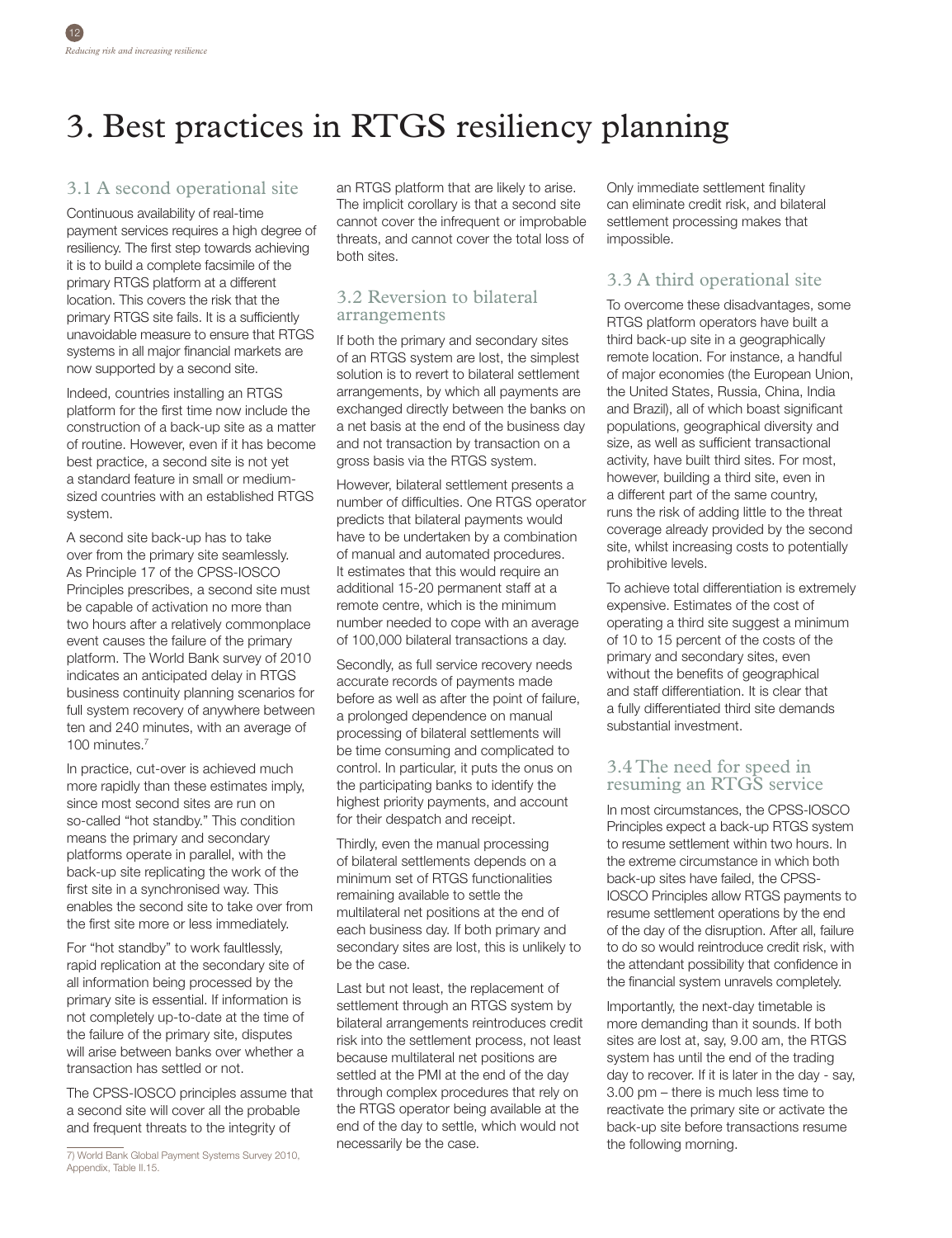Cross-currency settlement, which requires the exchange of principal in two currencies, imposes another time constraint. In major currency pairs, banks send settlement instructions to CLS Bank, which simultaneously settles netted payment instructions across accounts maintained by the banks at CLS. This can only occur during a five hour window when the RTGS systems in the 17 currencies settled by CLS Bank are open.

#### 3.5 Capturing balances and transactions at the point of failure

To take over as rapidly as the CPSS-IOSCO timetable implies, a back-up site needs accurate information about balances to restart. In other words, knowing which payments have settled and which are pending. Once accurate starting balances are established, the system must be able to effect transfers between banks on a gross, transaction by transaction basis in real time, including the settlement of net payments between banks agreed via ACHs.

If the balance information is available online, the time-lapse before re-starting should be minimal, but ensuring the security and integrity of information online can be extremely expensive. Storing the necessary information offline is cheaper, but it means the back-up solution cannot start with the latest information that was being processed at the point of failure, because the data is not transferred to the back-up site in real time. The resultant gaps in data have to be covered by dialogue with and between the banks.

Either way, rapid restoration of service is possible only on the basis of accurate information about the balances banks hold at the central bank, and which transactions have settled and which are pending at the point of failure of the RTGS system. This is the only way to avoid disputes between banks over what was settled versus what was unsettled, which would delay recovery from disruption.

To work successfully, a back-up solution needs more than the balances outstanding. It also needs to host configuration data – such as the account structure – of the failed RTGS system, in order to resume payments immediately. It should also offer system operators online reporting tools that allow them to

view, understand and manage the status of their transactions and their liquidity positions accounts, and set the credit limits that prevent participating banks becoming overdrawn at the central banks.

### 3.6 Coverage of existing business during the recovery period

Depending on the scale of the failure, market participants may have to continue to work with the back-up service for a number of days, and possibly a number of weeks or months. During this time, the back-up platform has to be readily accessible to all the banks that were using the failed RTGS system, and also be capable of handling the same volume and value of transactions.

Limiting the number of participants and/ or the number of transactions serviced by a back-up service is one way of limiting the cost of setting of an operational contingency plan, but it reintroduces credit risk in transactions processed outside the system. Best practice argues unequivocally for full coverage of all existing participants and transactions.

This is an unavoidable constraint on any operational recovery plan. A back-up solution which lacked the capacity to process the same amount of business as the status quo ante the failure of the primary RTGS system would force the central bank to oblige at least some counterparties in the market to settle bilaterally. This would reintroduce a degree of credit risk.

### 3.7 Necessity of minimal impact on the users

An operational back-up service capable of capturing the data to resume payments quickly, and of processing high volumes without reintroducing credit risk, sets demanding criteria. Yet there is a further demand the service has to meet: minimal impact on the day-to-day operational activities of the banks that make use of the service.

Any back-up system which denies its users vital information, or forces them to make a major investment in new technology or additional staff, or whose shortcomings prompts them to question its reliability, will constrain the effectiveness of the third line of defence. This argues for selecting, tried and tested infrastructures with which users are already familiar.

# 3.8 The value of diversity

Geographical remoteness can add greatly to the resilience of a back-up facility, especially if the facility is located in another country where it is physically removed from the centre of a natural disaster or terrorist attack, and linked to entirely separate sources of energy and communications.

However, most back-up sites have tended to be built in fairly close proximity to the primary site. This is largely because the second site has to capture and synchronise information in near real time, and its ability to do so is impaired by distance. Current data transmission speeds restrict the effective distance to between 50 and 100 kilometres.

To achieve the requisite degree of geographic remoteness, a third site must sacrifice some information about payments completed and pending at the point of failure, either because of the natural latency of online data transmissions or because the data was stored offline, in batch mode.

Technical diversity is another important form of defence, providing a further layer of protection against discrete risks - viruses, component failure, data corruption, human error, malicious insiders and cyber-attacks. Outsourcing the second (or third) back-up to a separate and wholly independent operator with distinct dependencies reducess the associated risks.

Last but not least, reducing reliance on locally based staff further increases resiliency. Loss of essential services, a natural disaster or a terrorist attack affecting a wide geographical area is bound to prevent at least some staff getting to work. A back-up facility in a separate location that employs different people, or which allows the same people to operate it remotely when they are unable to reach their normal place of work or first standby facility, overcomes these risks.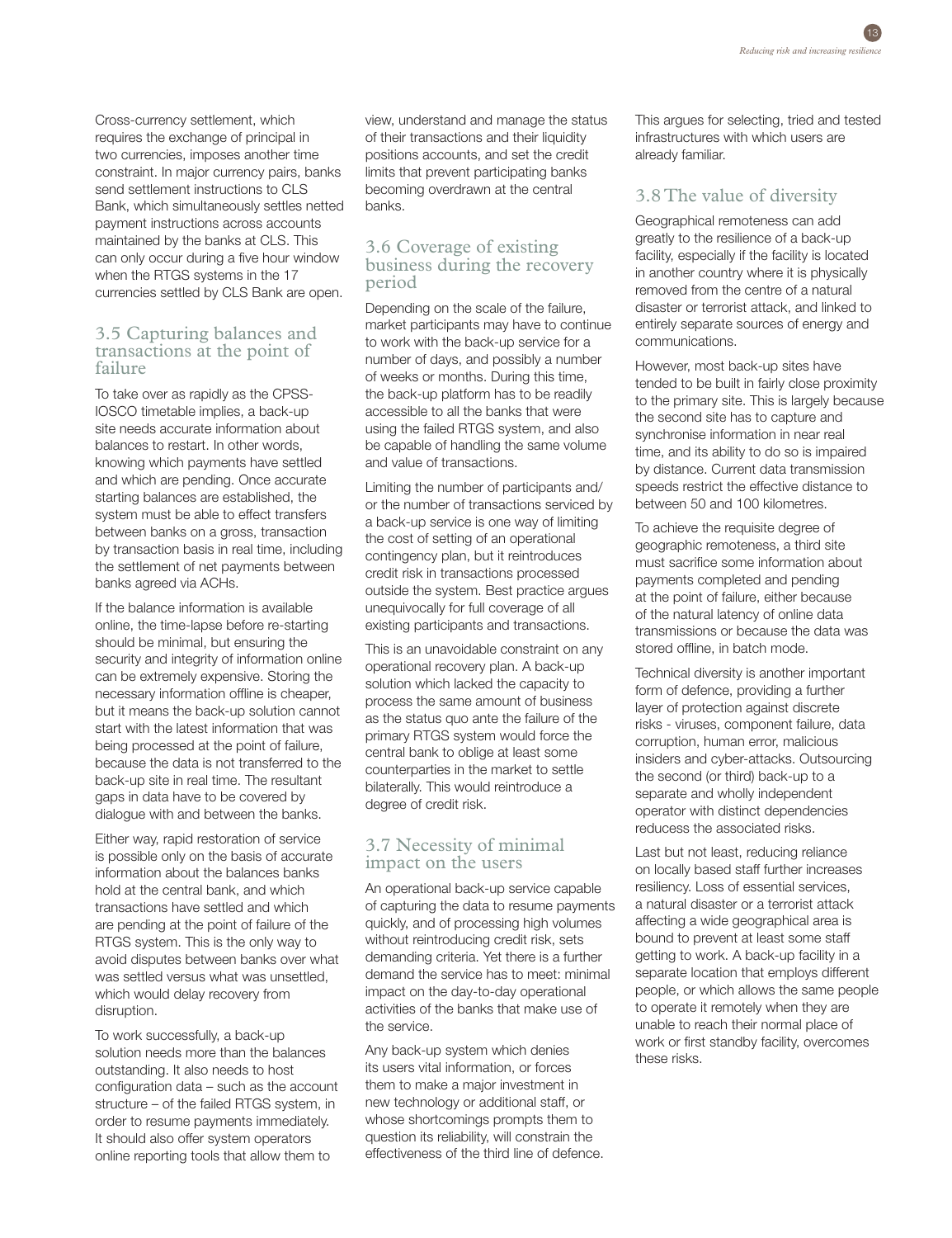# 3.9 Independent data storage

Adhering to all of these best practices may still be insufficient to make an RTGS system truly resilient. A back-up system can be geographically and technically differentiated, capable of re-starting quickly with the latest transaction status reports and liquidity balances, impose minimal requirements on existing users, and be operated by a separate cadre of staff, yet still be vulnerable to a cyberattack through the transmission of corrupted information from the primary or secondary site. That means the third site will re-start payments on the basis of incorrect information.

The only solution to this risk is the independence of the back-up site from the primary or secondary site. Independence entails the safe storage of the data by an independent and trusted third party organisation on a continuous basis in real time, so that the latest balances are always retrievable, along with a full explanation of how those balances were derived, together with a full archive of transactions between the counterparties.

In the event that recent information is corrupted, the archive facilitates the rewinding of transactions beyond the point at which the data was corrupted to ascertain the correct balances. A contingency site can then be confident of re-starting the payments process with a so-called "golden copy" of uncorrupted and accurate information about the status of balances and transactions at the point of failure. A back-up site can use this "golden copy" to re-commence settlements at the point of the original failure.

# 3.10 Pooling resources

All of these best practices (see Table 4) add to the complexity of managing the risk of failure of an RTGS system. If the third line of defence is based in another country, operates on separate technology to different processes and procedures, and relies on independent storage of balance and transaction data, it is inevitably harder and more expensive to manage the various elements that make up the system as a whole.

It follows that, to the extent that the challenges of maintenance and management of a back-up facility can be shared, the costs of that additional complexity will be reduced.

- Back-up platform to operate throughout a crisis without reintroducing credit risk
- Resume the RTGS service with a speed that avoid re-introduction of credit risk
- Capture the latest balances and transaction status continuously in real-time
- Avoid any restriction on the number of participants and volumes of transactions
- Minimise the impact on users of the switch to the back-up system
- Ensure the back-up facility is geographically remote from the other sites
- Technical diversification will limit the risk of cross-contamination
- **•** Reduce reliance on essential staff to operate systems
- Independent, trusted storage of balances and messages exchanged between counterparties
- $\bullet$  Table 4: Best practices in RTGS risk mitigation

However, a service in which a number of RTGS systems pool their resources can do more than save time and money. It can also facilitate the adoption and development of best practices.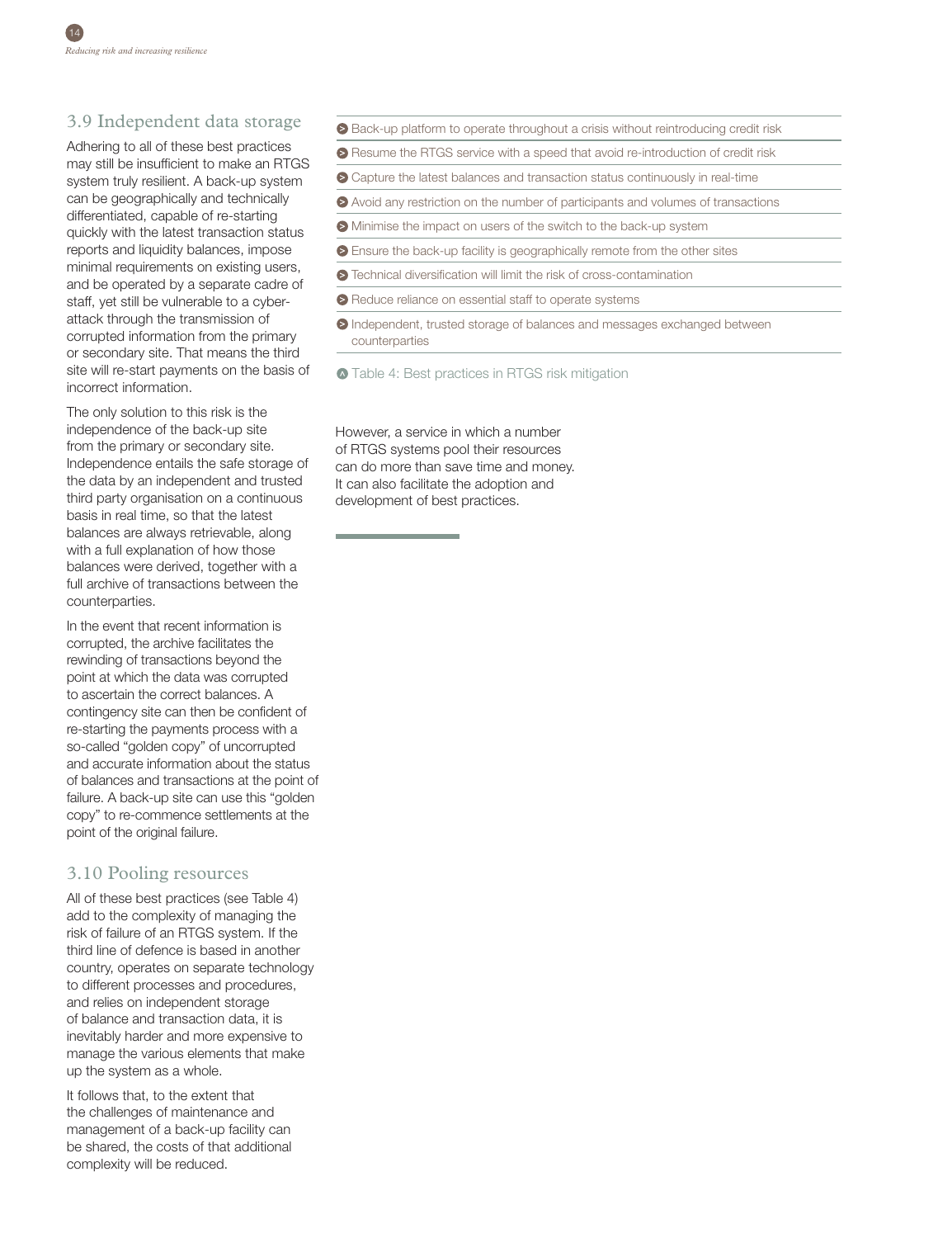# 4. The solution

#### 4.1 The lack of contingency solutions that meet best practices

Best practices in RTGS back-up systems include a rapid cut-over to the service; a geographically remote facility; reduced reliance on local staff; technical diversity; independent data storage; sufficient capacity to support existing volumes of business; minimal impact on users; the availability of the service throughout the period of disruption; and, most importantly of all, the ability to capture a clear view of the intra-day balances at the point of failure, or recreate it rapidly once the primary and secondary sites have failed. Understandably, these requirements are hard to meet at reasonable cost.

# 4.2 How SWIFT can help

In 2009, SWIFT started to review the feasibility of achieving exactly that: a back-up RTGS system that could be made available to RTGS operators at reasonable cost, because it was a shared service. As it happens, the Bank of England had embarked simultaneously on an investigation of how it could further increase the resilience of its own RTGS system.

Like every central bank, the sensitivity of the Bank of England to the systemic risk created by the reliance of the British economy on RTGS was heightened by their experience of the acute phase of the financial crisis between 2008 and 2009. Although no RTGS system failed during the crisis, the episode reminded all central banks that the failure of even one RTGS system would accelerate and aggravate a crisis, because transfers of cash and other assets would be impeded.

The Bank of England was concerned enough to explore how payments could continue to settle if both its primary and secondary sites were disabled. Its first assumption was that banks could revert to bilateral settlement.<sup>8</sup> Unfortunately, this assumption encountered two obstacles.

The first was that the banks which use the Bank of England RTGS system were unable to handle their existing volumes of bilateral payments on a net basis once the central bank was reduced to reliance

on manual processing. If the back-up system could not provide sufficient capacity to solve that problem, credit risk would be reintroduced.

A second obstacle was that no back-up system could start processing, even on a manual basis, without agreement on the starting balances. No solution could be found to ensure that the Bank of England had access to payments balances at the point of failure.<sup>9</sup>

Even if solutions to these two obstacles could be found, the Bank of England quickly concluded that the costs were hard to justify in relation to the benefits. So it welcomed the opportunity to work with SWIFT and six other central banks on the feasibility of SWIFT hosting an RTGS payments system.

The involvement of a sizeable group of central banks ensured that the service was sufficiently generic for it to be applied across a wide variety of RTGS models. By early 2011, the Bank of England was ready to serve as a pilot site. Following formal agreement between SWIFT and the Bank of England, implementation began in earnest.

Testing of the technology and processes began on 29 July 2013, and the new system, called "Market Infrastructure Resiliency Service" (MIRS), went live with the Bank of England on 24 February 2014.

#### 4.3 What is the Market Infrastructure Resiliency Service (MIRS)?

MIRS is a generic RTGS system available to central banks that use the SWIFT network. It is designed to replace the functionality essential to achieve final, irrevocable settlement of payments on a transaction by transaction basis in real time on behalf of any RTGS system (see Table 5).

However, MIRS can also be customised to meet the specific RTGS needs of any contingency plan, including features that are not part of the generic functionality of the service.

Through MIRS, SWIFT believes that it can play a pivotal role in supporting central banks in their efforts to protect themselves against large-scale failures of their RTGS systems. MIRS satisfies the best practices in RTGS back-up systems too, including speed of transition from the failed RTGS systems; geographical remoteness; a separate group of operational staff; completely differentiated technology; independent and trustworthy data storage; ample capacity to handle current volumes of transactions; continuous availability throughout the period of disruption; and especially the ability to capture a clear view of the intraday balances at the point of failure.

- MIRS is a generic 3rd site back-up solution
- MIRS enables best practice resiliency in accordance with the new principles for FMI
- MIRS is technologically and geographically diverse from the existing RTGS system
- MIRS is a shared service, making the solution cost efficient
- MIRS reconstructs balances at point of failure based on data in an safe store
- MIRS is capable of processing and settling payment transactions, on a high-capacity basis
- MIRS is activated and deactivated by the RTGS operator
- MIRS can run as long as it is needed

 $\bullet$  Table 5: What MIRS does

8) See 3.2 Reversion to bilateral arrangements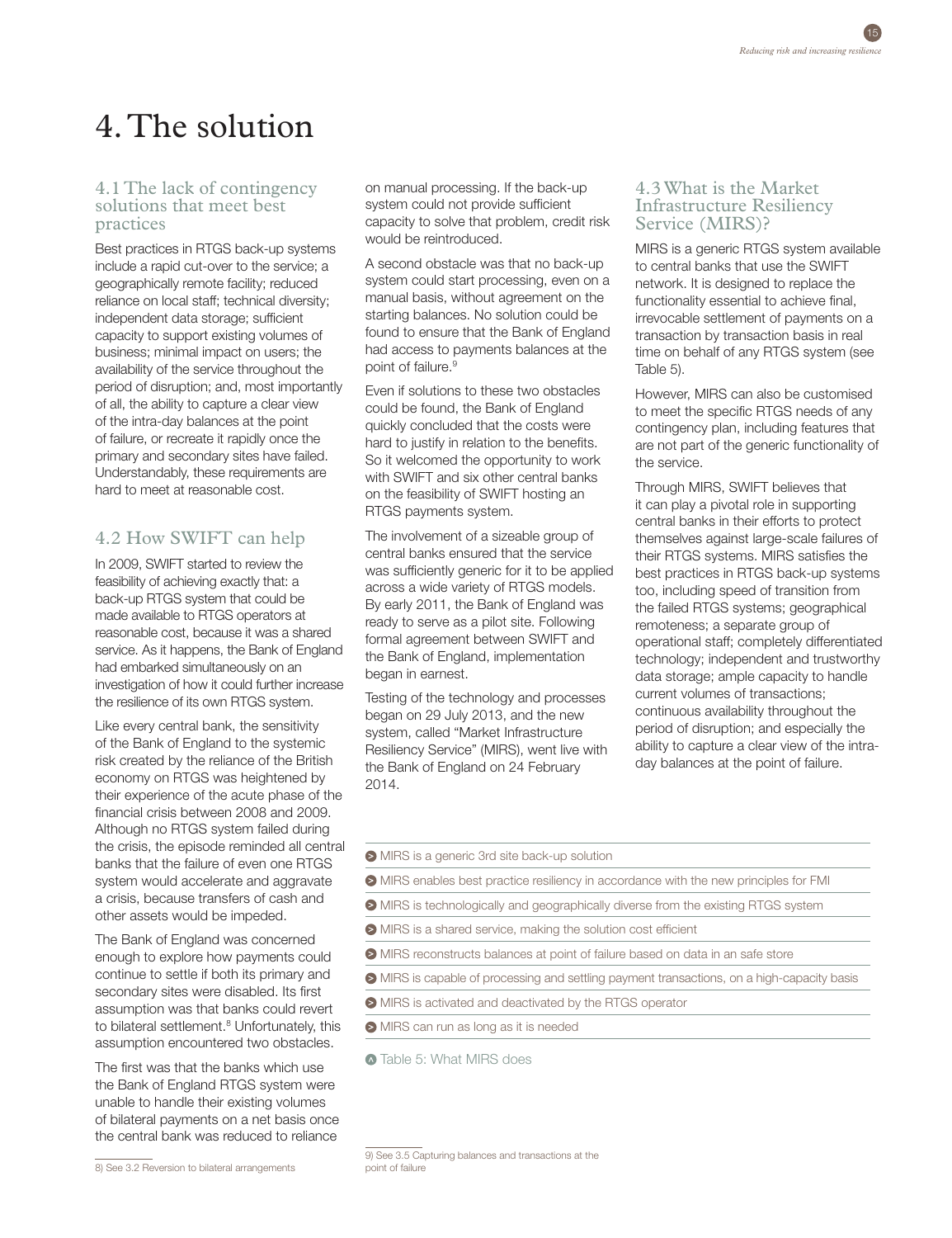SWIFT also believes that MIRS can provide the back-up service at a relatively low cost by comparison with building a third RTGS back-up site in a separate location using different staff and technology, and with minimum impact on all market participants, including ACHs, direct participants, indirect participants and CSDs (see Chart 7).

# 4.4 The principal benefits of MIRS

The most important of the benefits of MIRS is its ability to capture payments transaction balances on a regular basis, and so deliver a clear view of the position at the point of failure of the primary and secondary RTGS sites. It achieves this by making use of the settlement confirmation messages stored in the SWIFT databases in the normal course of business.

By capturing data continuously, MIRS ensures its service availability within 2½ hours of the request for its activation, eliminating credit risk. It is also built with sufficient scale to absorb the full transaction volume processed by any existing RTGS system, and is robust enough to continue to operate throughout the period required to restore the primary and secondary services, whether the recovery period is measured in days or weeks or months.

By shifting processing to a SWIFT facility, MIRS has the further benefit of increasing geographical diversity. Since it also depends on SWIFT technical platforms and messaging, all of which are in-house developments rather than purchases from RTGS application vendors, MIRS, coupled with SWIFT's financial messaging services, also guarantees technological diversity, increasing the resilience of the RTGS to cyber-attack or any other form of data or process corruption.

Because MIRS is a service hosted by SWIFT, switching to MIRS has a minimal impact on users, since most banks and RTGS system operators are already members of the SWIFT network, and routinely make use of its infrastructure and message types, especially in crossborder payments.

As RTGS operators, the central banks that make use of MIRS in an emergency do not have to master a range of new technical interfaces and operational techniques. The system is designed to be operated by a minimal number of staff, using tools that



Chart 7: How MIRS backs up RTGS systems

free them to concentrate on maintaining operations from a business perspective only, and not from a technical point of view.

Lastly, MIRS is extremely secure. It makes use of the existing infrastructure of SWIFT, which operates to the highest global standards in terms of security and resiliency. Although MIRS is a service that can be shared by multiple RTGS systems, there is no risk of information leakage between them because each user accesses a fully segregated service.

# 4.5 RTGS operators are always in control of MIRS

Importantly, SWIFT will at no point actually be operating MIRS. Once activated, the operators of the failed RTGS system remain in full control of all payments transactions, with SWIFT acting as host of the system only. There is no possibility that SWIFT will initiate transfers between accounts, alter credit limits or respond to business alerts. In addition, there is no possibility that SWIFT will activate or deactivate the system, as for security reasons this action must be managed by the RTGS operator.

RTGS operators control their interactions with MIRS either through secure web access from a "command centre" established by the central bank as operator of the RTGS system.

Naturally, the web service offers richer functionality to the RTGS operators. which have to open accounts, set credit limits, manage transaction queues and relieve gridlocked payments on behalf of all participants. RTGS system participants, on the other hand, need only to initiate, view and manage their own profile, account and payments (see Table 6).

The functionality offered by MIRS to users was agreed in consultation with seven separate central banks, and is generic across all of the different RTGS systems they operate. This affords a high degree of confidence that the functionality of MIRS can be adapted successfully for use by most RTGS systems. This is important, given that MIRS will be providing support for a wide variety of RTGS systems, and almost always in a period of crisis, when prompt switching of services will be essential.

It is of course conceivable that a crisis is so extreme that an RTGS operator is unable to operate MIRS. In such an extreme situation, the RTGS operator is free to make arrangements with a trusted party – such as another central bank that operates an RTGS system (a "buddy RTGS Operator") – to activate and operate MIRS on their behalf.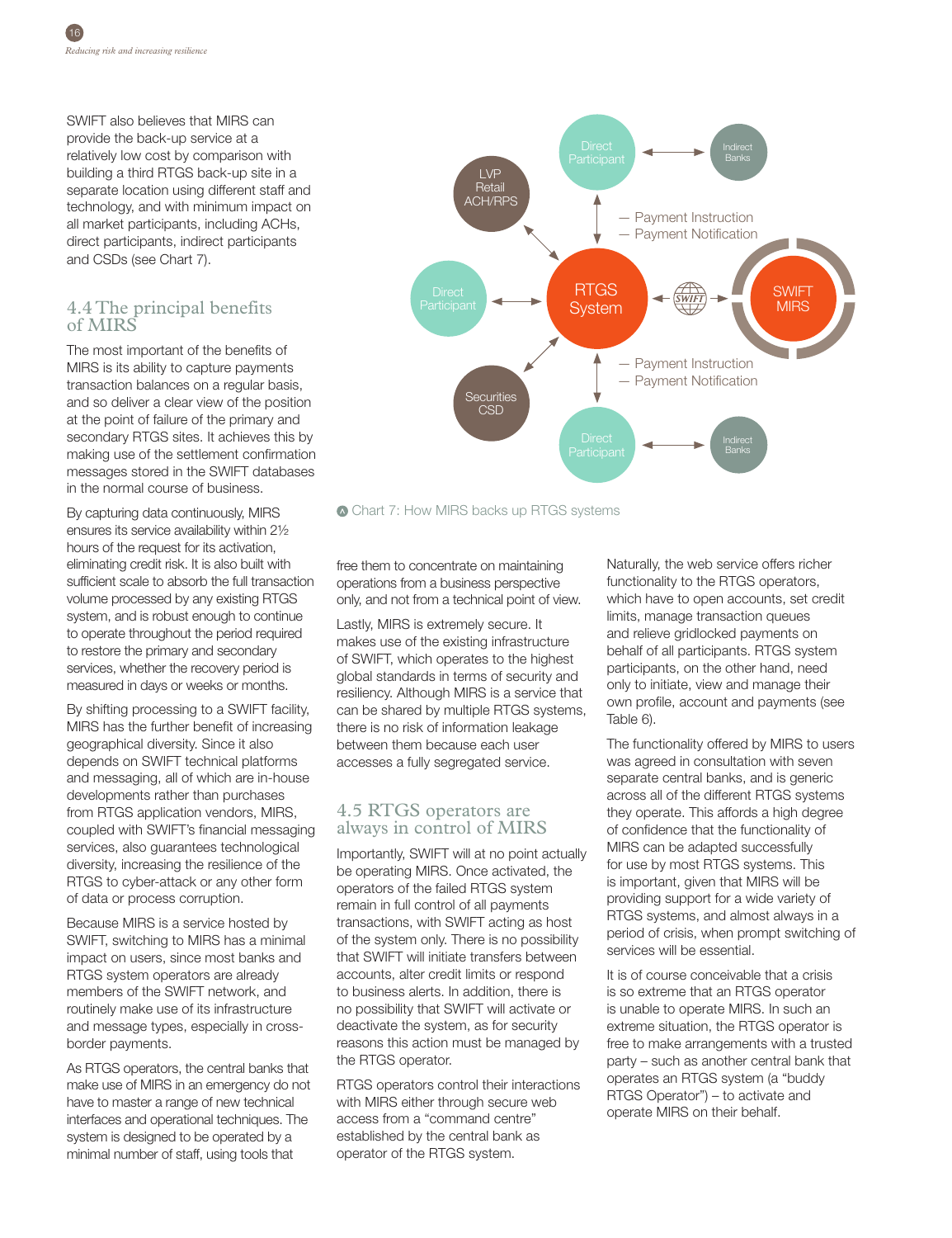| <b>Functions</b>                                      | <b>RTGS Operator</b><br>(e.g. Central Bank) | <b>RTGS participants</b><br>(e.g. Banks, ACH,CSD,) |
|-------------------------------------------------------|---------------------------------------------|----------------------------------------------------|
| Configuration data                                    | Create/Update                               | View                                               |
| System state information                              | View                                        | n/a                                                |
| <b>Windows</b>                                        | Create/Update                               | n/a                                                |
| Business calendar                                     | Create/Update                               | View                                               |
| Exchange rates                                        | Create/Update                               | View                                               |
| Checkpoint status                                     | View                                        | n/a                                                |
| Activation                                            | Initiate                                    | n/a                                                |
| Deactivation                                          | Initiate                                    | n/a                                                |
| Intra-day account information                         | View                                        | View                                               |
| Payment Information/Queue management (Transation log) | Update                                      | Own payments                                       |
| Alerts                                                | Manage                                      | View                                               |
| Liquidity parameters (limits)                         | Manage                                      | View                                               |
| Account balances SoD and EoD                          | Create/View                                 | View                                               |
| On-line transfert (Manual or file upload)             | Create/Upload                               | Create/Upload                                      |
| Suspend/resume settlement                             | Update                                      | n/a                                                |
| Gridlock                                              | Initiate                                    | n/a                                                |
| Community messages                                    | Create/View                                 | View/Create to MI                                  |
| Audit information                                     | View                                        | View                                               |
| <b>MIRS</b> archives                                  | Download                                    | n/a                                                |

Table 6: Functionality available to RTGS operators and participants

It is entirely possible that two RTGS operators, who both use MIRS, will come to a mutual arrangement to operate MIRS on behalf of each other in the event that either is unable to do so independently.

## 4.6 MIRS can be activated quickly

MIRS aims to move from its dormant mode to active mode in less than 2½ hours of the request for its activation (see "MIRS operational modes"). It can achieve this provided the latest snapshot of the balance position dates back no further than 55 minutes prior to the failure of the primary RTGS system. Once MIRS is activated, all types of participant, and transactions of any volume and value, can be supported in their entirety.

<u> 1989 - Johann Barnett, martin ba</u>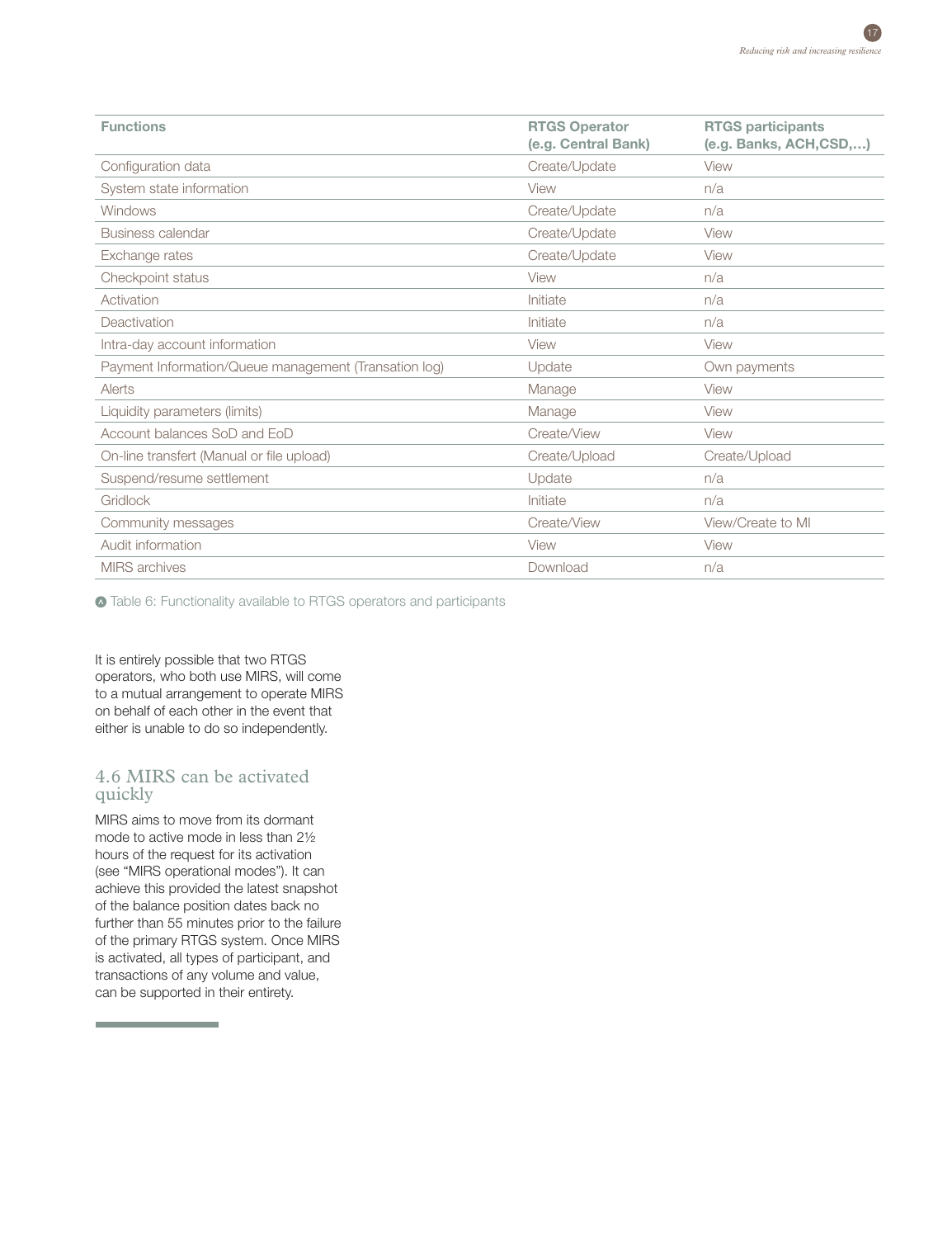# $1$   $\sqrt{ }$   $\approx$   $\sqrt{ }$   $\approx$   $\sqrt{ }$   $\approx$   $\sqrt{ }$   $\approx$   $\sqrt{ }$   $\approx$   $\sqrt{ }$   $\approx$   $\sqrt{ }$   $\approx$   $\sqrt{ }$   $\approx$   $\sqrt{ }$   $\approx$   $\sqrt{ }$   $\approx$   $\sqrt{ }$   $\approx$   $\sqrt{ }$   $\approx$   $\sqrt{ }$   $\approx$   $\sqrt{ }$   $\approx$   $\sqrt{ }$   $\approx$   $\sqrt{ }$   $\approx$   $\sqrt{ }$   $\approx$   $\sqrt{ }$   $\approx$  MIRS is dormant MIRS is active MIRS is activated 2 **SWIFT** MIRS SWIFT MIRS MIRS operational modes

MIRS operates in either dormant mode or active mode, and switches between the two states as it is required to support a disabled RTGS

By default, MIRS operates in dormant mode, awaiting activation. Once an RTGS system operator requests activation and confirms it, MIRS switches to active mode, and continues in that state until the operator requests deactivation. The business operation of the payment system remains with the RTGS. Chart 8 illustrates how it moves from dormant to active mode and back again.

system.

When MIRS is **dormant**, payment instructions and related notification messages are exchanged between the RTGS and participants using SWIFT.

SWIFT stores all messages in its FIN database, from which they can be retrieved when MIRS is activated. This means that SWIFT systems, which are already being used by the majority of global RTGS

platforms, are automatically capturing payment instructions and settlement notifications between participants continuously in real time, and storing them in their databases. Since copies of the payment messages are stored by SWIFT before they are processed by the RTGS platform, where they might be corrupted or lost, their validity and accuracy is also assured. These stored messages provide the starting point for MIRS in activation mode.

Chart 8: MIRS Operational Modes

MIRS is deactivated

In addition to the automatic storage of the individual payment messages by SWIFT, the RTGS is obliged to send MIRS a time-stamped balance of each of its accounts, known as a "balance checkpoint", every 55 minutes, or less. These snapshots of the account balances will be sent by the RTGS using the SWIFT balance checkpoint message type. MIRS will validate the content of the balance checkpoint message to ensure configuration coherence. The checkpoint balances, together with the settlement confirmation messages, will be used by MIRS when it is called upon to take

over from a failed RTGS platform.

As MIRS stores balance checkpoint messages for the last four days, MIRS will be able to re-start payment settlement services at any point in time within the last four days, when requested.

RTGS platforms that do not use SWIFT messaging would be obliged, after selecting MIRS as a back-up service, to send to SWIFT copies of settlement confirmation messages and balance checkpoint messages in the SWIFT message format, over the SWIFT network. This necessitates additional but manageable effort.

Finally, in dormant mode, MIRS provides the RTGS operators with secure web access for the maintenance of participant and account static data, alerts, monitoring functions, calendar.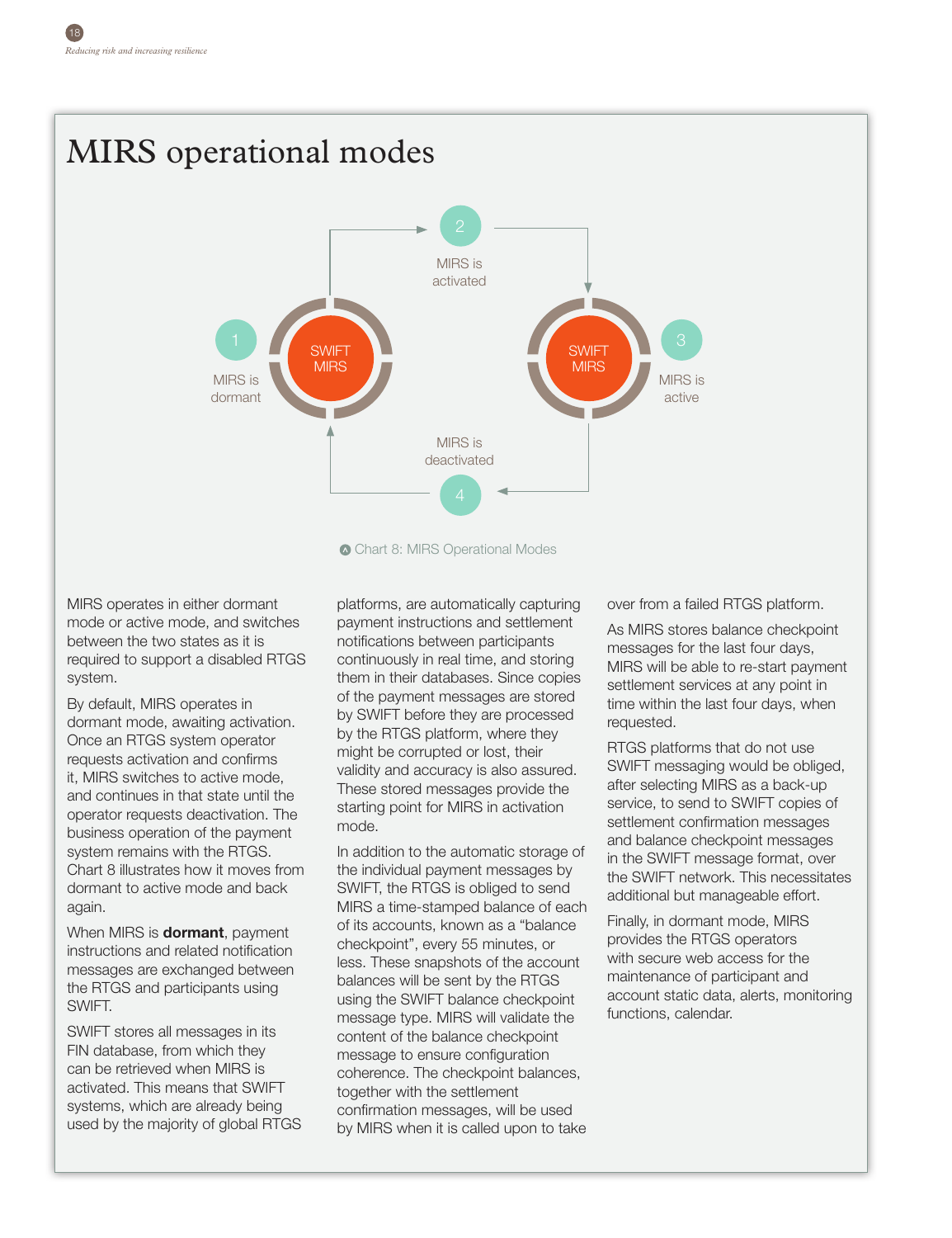Following the failure of its operational sites, the RTGS system operator requests **activation** of the MIRS service.

Upon receipt of this request, which requires "four eyes" validation, double initial secret entry by operators and "four eyes" re-confirmation, MIRS assumes the Bank Identifier Code (BIC) of the central bank that operates MIRS. The service will retrieve all the relevant payment and settlement confirmation messages from the SWIFT database that occurred after the balance checkpoint to the time of the failure.

By starting from the account balance checkpoint selected by the RTGS operator, MIRS verifies which payments have already settled versus FINCopy payments that are still pending. This process enables MIRS to provide the RTGS operator and its participants with the correct account balances prior to the point of failure, as well as the FINCopy outstanding payments to be queued for settlement. MIRS will also ensure that legitimate settlement confirmations that have not been notified to the relevant participants are identified.

Typical examples are failures that occur after the RTGS platform settled payments but before or during the sending of the notifications to the relevant participant or failures when not all notifications resulting from gridlock resolution or from failed liquidity optimisation cycles.

In any event, once an accurate starting position has been determined, MIRS provides a status report to the RTGS operator, which then has the option to proceed with the activation or cancel it.

Confirmation by the RTGS operator will transition MIRS into **active** mode.

Once activation is confirmed by the RTGS operator, MIRS takes the role of the failed RTGS system. Participants will continue to send payment instructions over SWIFT, as normal,

and these payments will be routed automatically to MIRS, with MIRS then assuming the role of the RTGS.

From its starting position, missing notifications identified during the activation will be sent guaranteeing the community a correct reconciliation between the latest accounts balances used by MIRS and the account information hold by the participants. MIRS will have determined the payments that need to be queued for settlement. These transactions and new payment instructions are then processed in real time, transaction by transaction, and as normal. MIRS will act as the RTGS, settling or rejecting the transactions, using the pre-agreed credit rules, defined by the RTGS.

MIRS will receive and validate each message against a number of criteria (such as whether the account and currency code and business day are valid, and not a duplicate, and that the sender is authorised to act on behalf of the account).

Once this validation process is complete, the payments will be submitted for settlement. After checking that there are sufficient funds are available in the account to meet them and that no other payments with a higher priority need to be settled before them, MIRS will settle each payment by simultaneously debiting and crediting the accounts of the direct or indirect participants. If required, it sends notifications to both.

As part of the settlement process, MIRS will also provide various management tools for the RTGS. These include tools for monitoring and control purposes (such as the state of the system, account monitoring, alerts, and queue monitoring) and for the management of liquidity and reporting.

Once the primary RTGS system is repaired and in a position to resume operation, the operator requests **deactivation** of MIRS. As the deactivation process is a planned process, it will take place outside of business hours. This request is subject to "four eyes" validation.

Upon deactivation, MIRS will provide its balance checkpoint message back to the repaired RTGS, plus a copy of its archive which contains both audit log and transaction log. The balance checkpoint will be used by the RTGS as its new starting position as it resumes operation. MIRS then deactivates itself, and the RTGS system resumes control of its operations. The participants continue to send payments as usual.